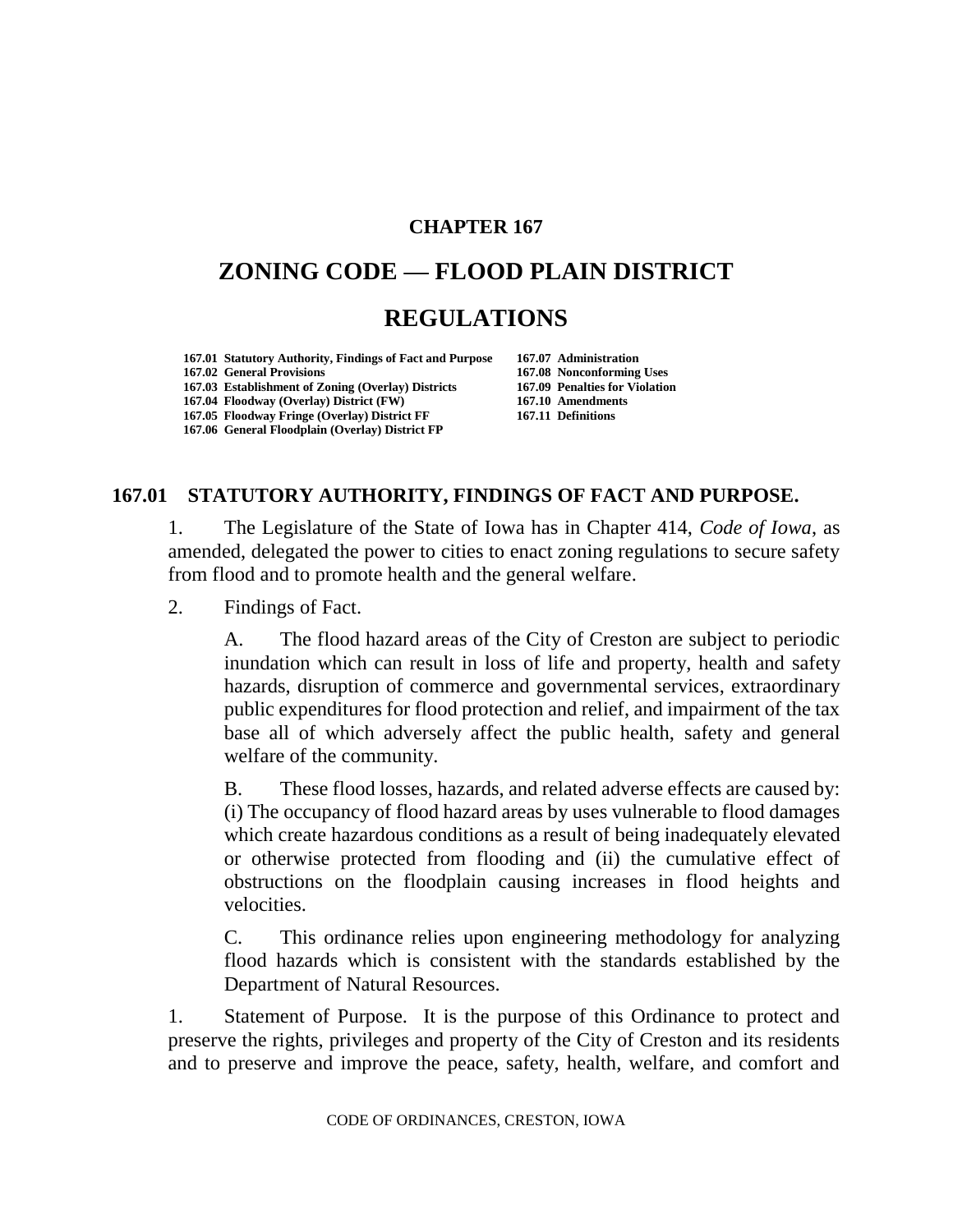convenience of its residents by minimizing those flood losses described in Section 167.01(2)(A) of this Ordinance with provisions designed to:

A. Reserve sufficient floodplain area for the conveyance of flood flows so that flood heights and velocities will not be increased substantially.

B. Restrict or prohibit uses which are dangerous to health, safety or property in times of flood or which cause excessive increases in flood heights or velocities.

C. Require that uses vulnerable to floods, including public facilities which serve such uses, be protected against flood damage at the time of initial construction or substantial improvement.

D. Protect individuals from buying lands which may not be suited for intended purposes because of flood hazard.

E. Assure that eligibility is maintained for property owners in the community to purchase flood insurance through the National Flood Insurance Program.

## **167.02 GENERAL PROVISIONS.**

1. Lands to Which Ordinance Apply. The provisions of this Ordinance shall apply to all lands within the jurisdiction of the City of Creston shown on the Official Floodplain Zoning Map as being within the boundaries of the Floodway, Floodway Fringe, and General Floodplain (Overlay) Districts, as established in Section 167.03.

2. Establishment of Official Floodplain Zoning Map. The Flood Insurance Rate Maps (FIRM) for Union County and Incorporated Areas, City of Creston, Panels 19175C0109C, 0117C, 0128C, 0129C, 0136C, 0137C, dated June 7, 2017, which were prepared as part of the Flood Insurance Study for Union County, is (are) hereby adopted by reference and declared to be the Official Floodplain Zoning Map. The flood profiles and all explanatory material contained with the Flood Insurance Study are also declared to be a part of this ordinance.

3. Rules for Interpretation of District Boundaries. The boundaries of the zoning district areas shall be determined by scaling distances on the Official Floodplain Zoning Map. When an interpretation is needed as to the exact location of a boundary, the Zoning Administrator shall make the necessary interpretation. The Board of Adjustment shall hear and decide appeals when it is alleged that there is an error in any requirement, decision, or determination made by the Zoning Administrator in the enforcement or administration of this Ordinance.

4. Compliance. No structure or land shall hereafter be used and no structure shall be located, extended, converted or structurally altered without full compliance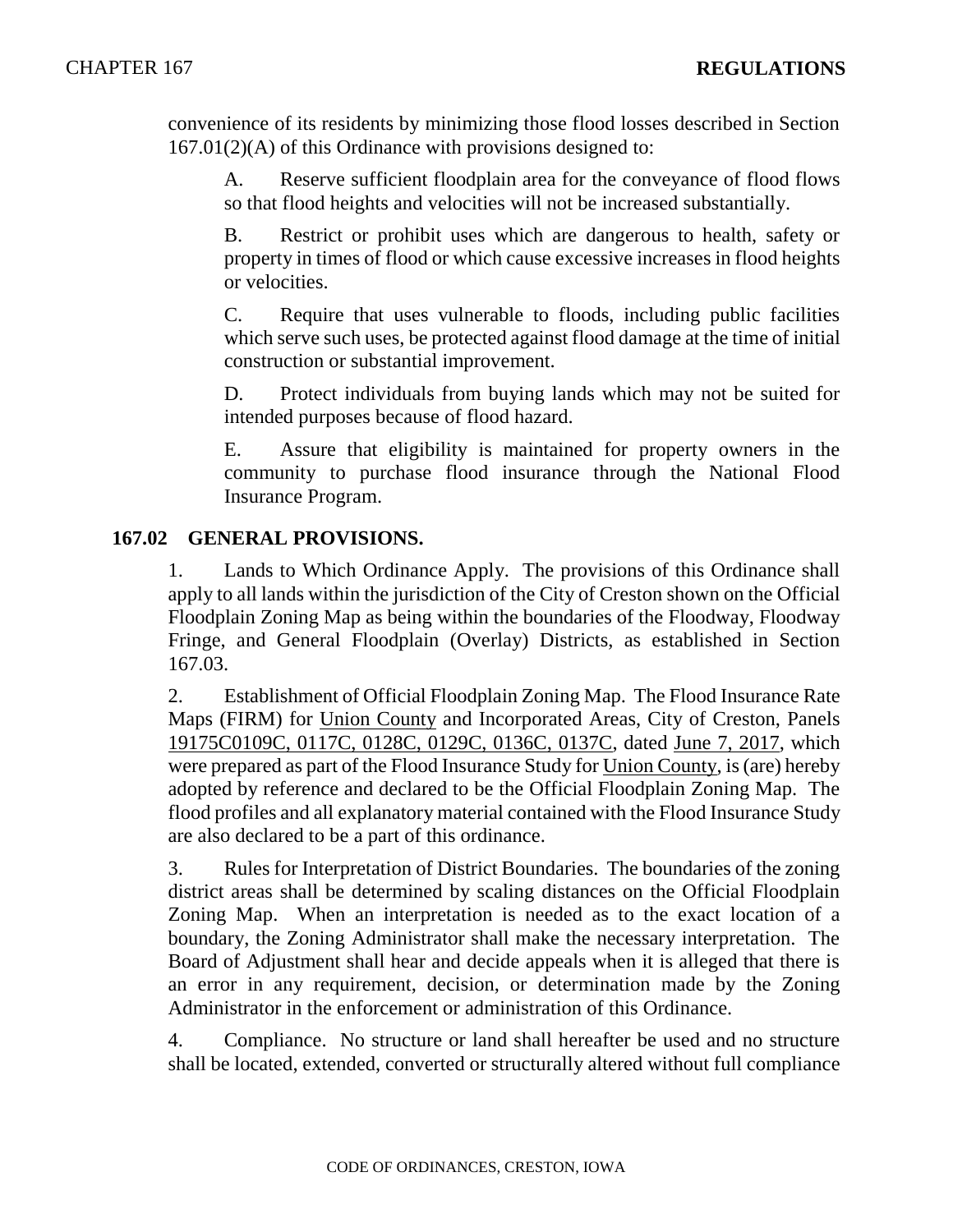with the terms of this Ordinance and other applicable regulations which apply to uses within the jurisdiction of this Ordinance.

5. Abrogation and Greater Restrictions. It is not intended by this Ordinance to repeal, abrogate or impair any existing easements, covenants, or deed restrictions. However, where this Ordinance imposes greater restrictions, the provision of this Ordinance shall prevail. All other ordinances inconsistent with this Ordinance are hereby repealed to the extent of the inconsistency only.

6. Interpretation. In their interpretation and application, the provisions of this Ordinance shall be held to be minimum requirements and shall be liberally construed in favor of the governing body and shall not be deemed a limitation or repeal of any other powers granted by State statutes.

7. Warning and Disclaimer of Liability. The standards required by this Ordinance are considered reasonable for regulatory purposes. This Ordinance does not imply that areas outside the designated Floodplain (Overlay) District areas will be free from flooding or flood damages. This Ordinance shall not create liability on the part of the City of Creston or any officer or employee thereof for any flood damages that result from reliance on this Ordinance or any administrative decision lawfully made there under.

8. Severability. If any section, clause, provision or portion of this Ordinance is adjudged unconstitutional or invalid by a court of competent jurisdiction, the remainder of this Ordinance shall not be affected thereby.

**167.03 ESTABLISHMENT OF ZONING (OVERLAY) DISTRICTS.** The floodplain areas within the jurisdiction of this ordinance are hereby divided into the following districts; (i) Floodway District (FW), (ii) Floodway Fringe District (FF), and (iv) General Floodplain District (FP). The boundaries shall be as shown on the Official Floodplain Zoning Map. Within these districts, all uses not allowed as Permitted Uses or permissible as Conditional Uses are prohibited unless a variance to the terms of this ordinance is granted after due consideration by the Board of Adjustment.

## **167.04 FLOODWAY (OVERLAY) DISTRICT (FW).**

1. Permitted Uses. The following uses shall be permitted within the Floodway District to the extent they are not prohibited by any other ordinance (or underlying zoning district) and provided they do not include placement of structures, factorybuilt homes, fill or other obstruction, the storage of material or equipment, excavation or alteration of a watercourse.

A. Agricultural uses such as general farming, pasture, grazing, outdoor plant nurseries, horticulture, viticulture, truck farming, forestry, sod farming and wild crop harvesting.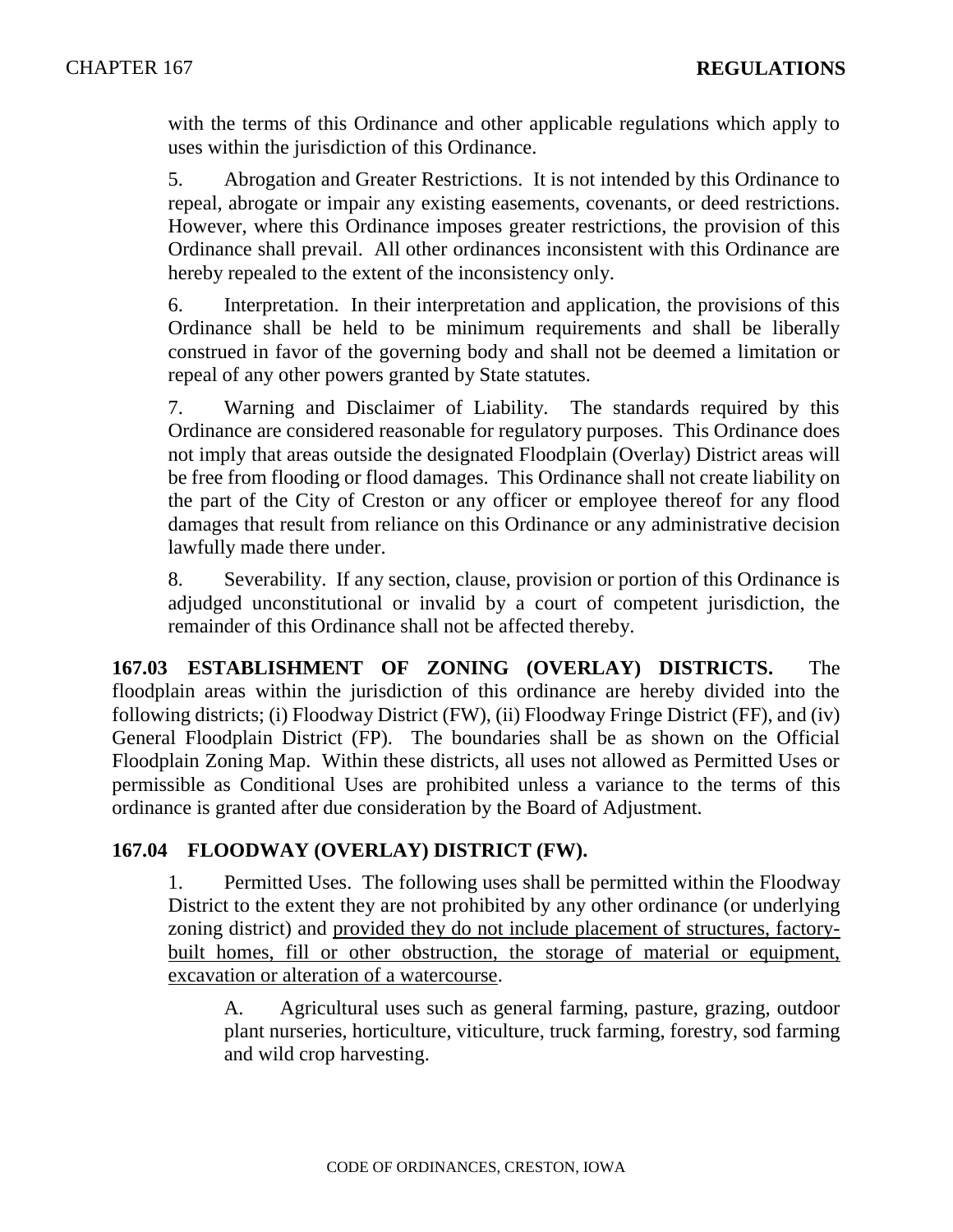B. Industrial-commercial uses such as loading areas, parking areas, airport landing strips.

C. Private and public recreational uses such as golf courses, tennis courts, driving ranges, archery ranges, picnic grounds, boat launching ramps, swimming areas, parks, wildlife and nature preserves, game farms, fish hatcheries, shooting preserves, target ranges, trap and skeet ranges, hunting and fishing areas, hiking and horseback riding trails.

- D. Residential uses such as lawns, gardens, parking areas and play areas.
- E. Such other open-space uses similar in nature to the above uses.

2. Conditional Uses. The following uses which involve structures (temporary or permanent), fill, storage of materials or equipment, excavation or alteration of a watercourse may be permitted only upon issuance of a Conditional Use Permit by the Board of Adjustment as provided for in Section 167.07(3). Such uses must also meet the applicable provisions of the Floodway District Performance Standards.

A. Uses or structures accessory to open-space uses.

B. Circuses, carnivals, and similar transient amusement enterprises.

C. Drive-in theaters, new and used car lots, roadside stands, signs and billboards.

D. Extraction of sands, gravel and other materials.

E. Marinas, boat rentals, docks, piers and wharves.

F. Utility transmission lines and underground pipelines.

G. Other uses similar in nature to uses described in Section 167.04(1) or (2) which are consistent with the provisions of Section 167.04(3) and the general spirit and purpose of this ordinance.

3. Performance Standards. All Floodway District uses allowed as a Permitted or Conditional Use shall meet the following standards.

A. No use shall be permitted in the Floodway District that would result in any increase in the 100-year flood level. Consideration of the effects of any development on flood levels shall be based upon the assumption that an equal degree of development would be allowed for similarly situated lands.

B. All uses within the Floodway District shall:

(1) Be consistent with the need to minimize flood damage.

(2) Use construction methods and practices that will minimize flood damage.

(3) Use construction materials and utility equipment that are resistant to flood damage.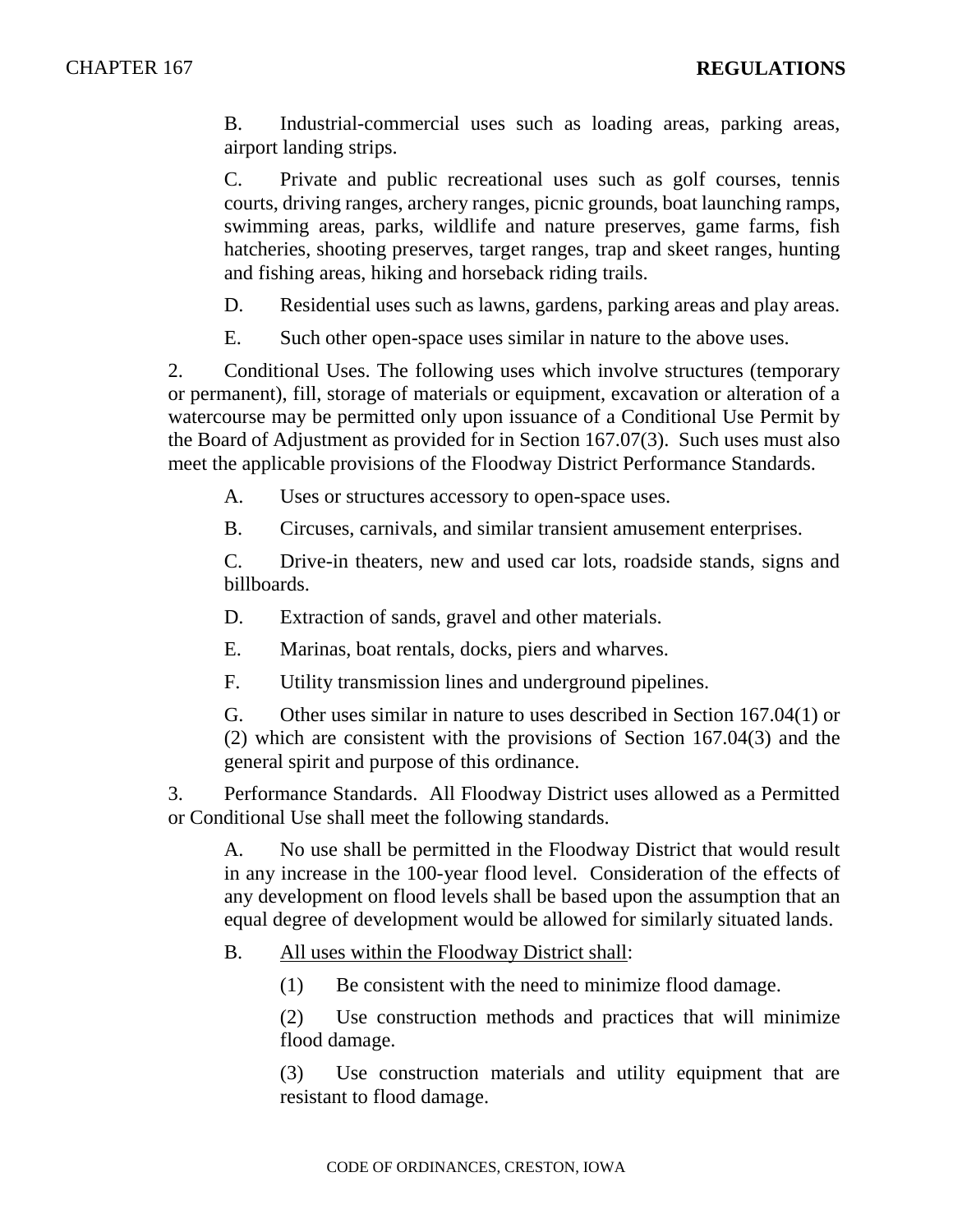C. No use shall affect the capacity or conveyance of the channel or floodway of any tributary to the main stream, drainage ditch or any other drainage facility or system.

D. Structures, buildings and sanitary and utility systems, if permitted, shall meet the applicable performance standards of the Floodway Fringe District and shall be constructed or aligned to present the minimum possible resistance to flood flows.

E. Buildings, if permitted, shall have a low flood damage potential and shall not be for human habitation.

F. Storage of materials or equipment that are buoyant, flammable, explosive or injurious to human, animal or plant life is prohibited. Storage of other material may be allowed if readily removable from the Floodway District within the time available after flood warning.

G. Watercourse alterations or relocations (channel changes and modifications) must be designed to maintain the flood carrying capacity within the altered or relocated portion. In addition, such alterations or relocations must be approved by the Department of Natural Resources.

H. Any fill allowed in floodway must be shown to have some beneficial purpose and shall be limited to the minimum amount necessary.

I. Pipeline river or stream crossings shall be buried in the streambed and banks or otherwise sufficiently protected to prevent rupture due to channel degradation and meandering or due to the action of flood flows.

## **167.05 FLOODWAY FRINGE (OVERLAY) DISTRICT FF.**

1. Permitted Uses. All uses within the Floodway Fringe District shall be permitted to the extent that they are not prohibited by any other ordinance (or underlying zoning district) and provided they meet applicable performance standards of the Floodway Fringe District.

2. Performance Standards. All uses must be consistent with the need to minimize flood damage and meet the following applicable performance standards. Where 100-year flood data has not been provided on the Flood Insurance Rate Map, the Iowa Department of Natural Resources shall be contacted to compute such data. The applicant will be responsible for providing the Department of Natural Resources with sufficient technical information to make such determination.

- A. All structures shall:
	- (1) Be adequately anchored to prevent flotation, collapse or lateral movement of the structure.
	- (2) Use construction methods and practices that will minimize flood damage.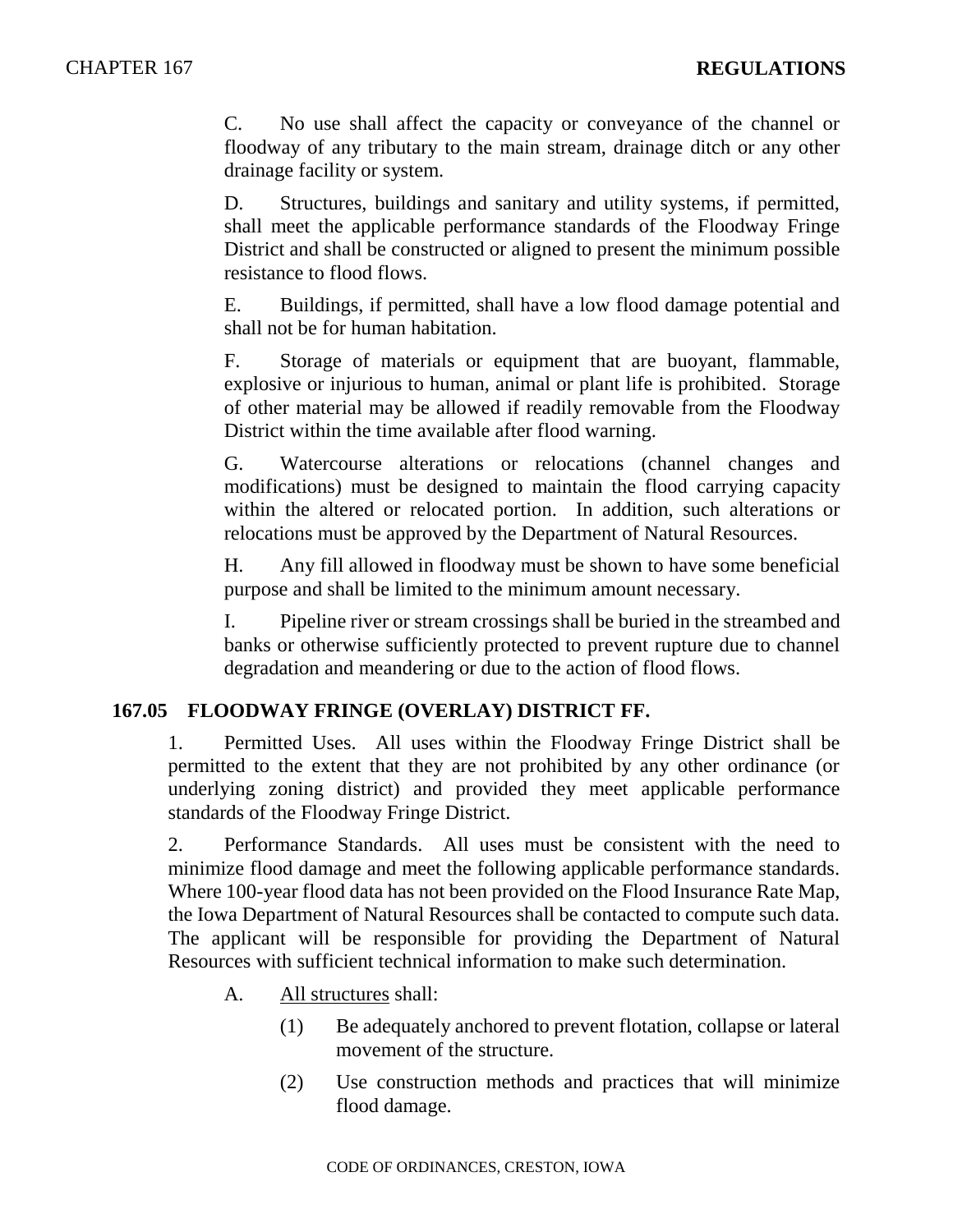(3) Use construction materials and utility equipment that are resistant to flood damage.

B. Residential buildings – All new or substantially improved residential structures shall have the lowest floor, including basement, elevated a minimum of one (1) foot above the 100-year flood level. Construction shall be upon compacted fill which shall, at all points, be no lower than 1.0 ft. above the 100-year flood level and extend at such elevation at least 18 feet beyond the limits of any structure erected thereon. Alternate methods of elevating (such as piers) may be allowed subject to favorable consideration by the Board of Adjustment, where existing topography, street grades, or other factors preclude elevating by fill. In such cases, the methods used must be adequate to support the structure as well as withstand the various forces and hazards associated with flooding.

All new residential structures shall be provided with a means of access will be passable by wheeled vehicles during the 100-year flood.

C. Non-residential buildings - All new or substantially improved nonresidential buildings shall have the lowest floor (including basement) elevated a minimum of one (1) foot above the 100-year flood level, or together with attendant utility and sanitary systems, be floodproofed to such a level. When floodproofing is utilized, a professional engineer registered in the State of Iowa shall certify that the floodproofing methods used are adequate to withstand the flood depths, pressures, velocities, impact and uplift forces and other factors associated with the 100-year flood; and that the structure, below the 100-year flood level is watertight with walls substantially impermeable to the passage of water. A record of the certification indicating the specific elevation (in relation to North American Vertical Datum 1988) to which any structures are floodproofed shall be maintained by the Administrator.

D. All new and substantially improved structures:

(1) Fully enclosed areas below the "lowest floor" (not including basements) that are subject to flooding shall be designed to automatically equalize hydrostatic flood forces on exterior walls by allowing for the entry and exit of floodwaters. Designs for meeting this requirement must either be certified by a registered professional engineer or meet or exceed the following minimum criteria:

(a) A minimum of two openings having a total net area of not less than one square inch for every square foot of enclosed area subject to flooding shall be provided.

(b) The bottom of all openings shall be no higher than one foot above grade.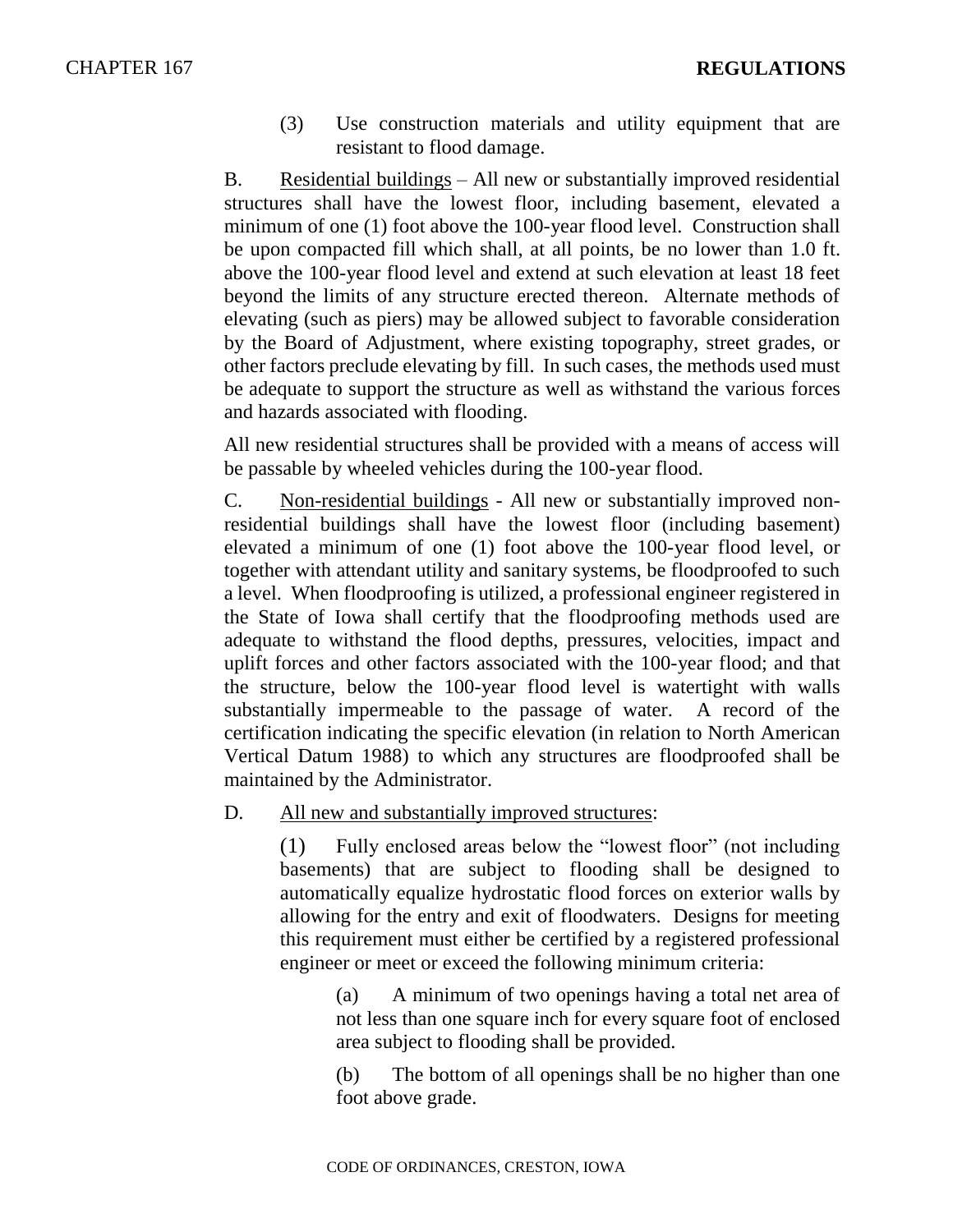(c) Openings may be equipped with screens, louvers, valves, or other coverings or devices provided they permit the automatic entry and exit of floodwaters.

Such areas shall be used solely for parking of vehicles, building access and low damage potential storage.

(2) New and substantially improved structures must be designed (or modified) and adequately anchored to prevent flotation, collapse, or lateral movement of the structure resulting from hydrodynamic and hydrostatic loads, including the effects of buoyancy.

(3) New and substantially improved structures must be constructed with electrical, heating, ventilation, plumbing, and air conditioning equipment and other service facilities that are designed and/or located so as to prevent water from entering or accumulating within the components during conditions of flooding.

E. Factory-built homes:

(1) All factory-built homes, including those placed in existing factory-built home parks or subdivisions, shall be elevated on a permanent foundation such that the lowest floor of the structure is a minimum of one (1) foot above the 100-year flood level.

(2) All factory-built homes, including those placed in existing factory-built home parks or subdivisions, shall be anchored to resist flotation, collapse, or lateral movement. Methods of anchoring may include, but are not limited to, use of over-the-top or frame ties to ground anchors.

## F. Utility and Sanitary Systems:

(1) On-site waste disposal and water supply systems shall be located or designed to avoid impairment to the system or contamination from the system during flooding.

(2) All new and replacement sanitary sewage systems shall be designed to minimize or eliminate infiltration of flood waters into the system as well as the discharge of effluent into flood waters. Wastewater treatment facilities (other than on-site systems) shall be provided with a level of flood protection equal to or greater than one (1) foot above the 100-year flood elevation.

(3) New or replacement water supply systems shall be designed to minimize or eliminate infiltration of flood waters into the system. Water supply treatment facilities (other than on-site systems) shall be provided with a level of protection equal to or greater than one (1) foot above the 100-year flood elevation.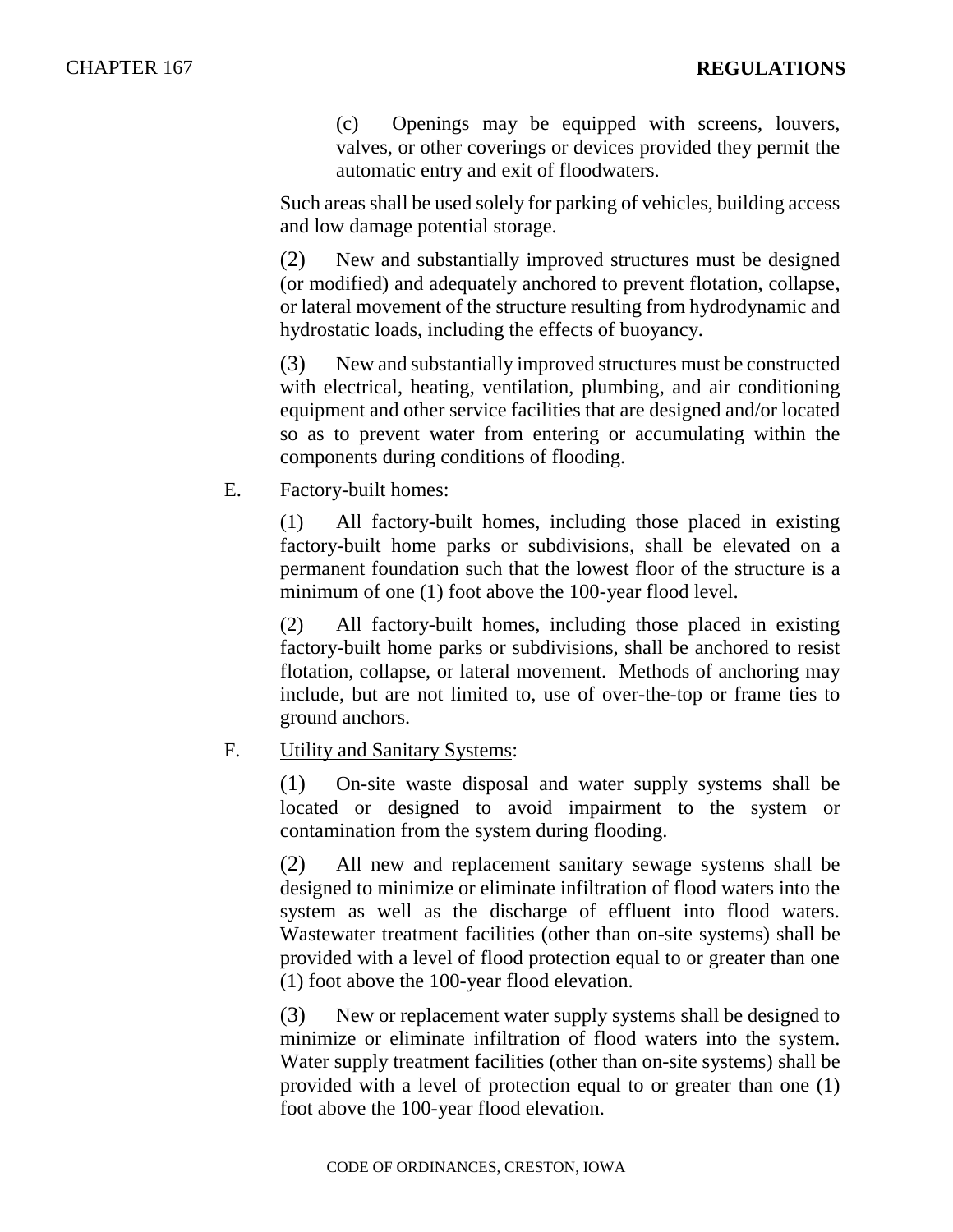(4) Utilities such as gas and electrical systems shall be located and constructed to minimize or eliminate flood damage to the system and the risk associated with such flood damaged or impaired systems.

G. Storage of materials and equipment that are flammable, explosive or injurious to human, animal or plant life is prohibited unless elevated a minimum of one (1) foot above the 100-year flood level. Other material and equipment must either be similarly elevated or (i) not be subject to major flood damage and be anchored to prevent movement due to flood waters or (ii) be readily removable from the area within the time available after flood warning.

H. Flood control structural works such as levees, flood walls, etc. shall provide, at a minimum, protection from a 100-year flood with a minimum of 3 ft. of design freeboard and shall provide for adequate interior drainage. In addition, the Department of Natural Resources shall approve structural flood control works.

I. Watercourse alterations or relocations must be designed to maintain the flood carrying capacity within the altered or relocated portion. In addition, the Department of Natural Resources must approve such alterations or relocations.

J. Subdivisions (including factory-built home parks and subdivisions) shall be consistent with the need to minimize flood damages and shall have adequate drainage provided to reduce exposure to flood damage. Development associated with subdivision proposals (including the installation of public utilities) shall meet the applicable performance standards of this Ordinance. Subdivision proposals intended for residential use shall provide all lots with a means of access which will be passable by wheeled vehicles during the 100-year flood. Proposals for subdivisions greater than five (5) acres or fifty (50) lots (whichever is less) shall include 100-year flood elevation data for those areas located within the Floodplain (Overlay) District.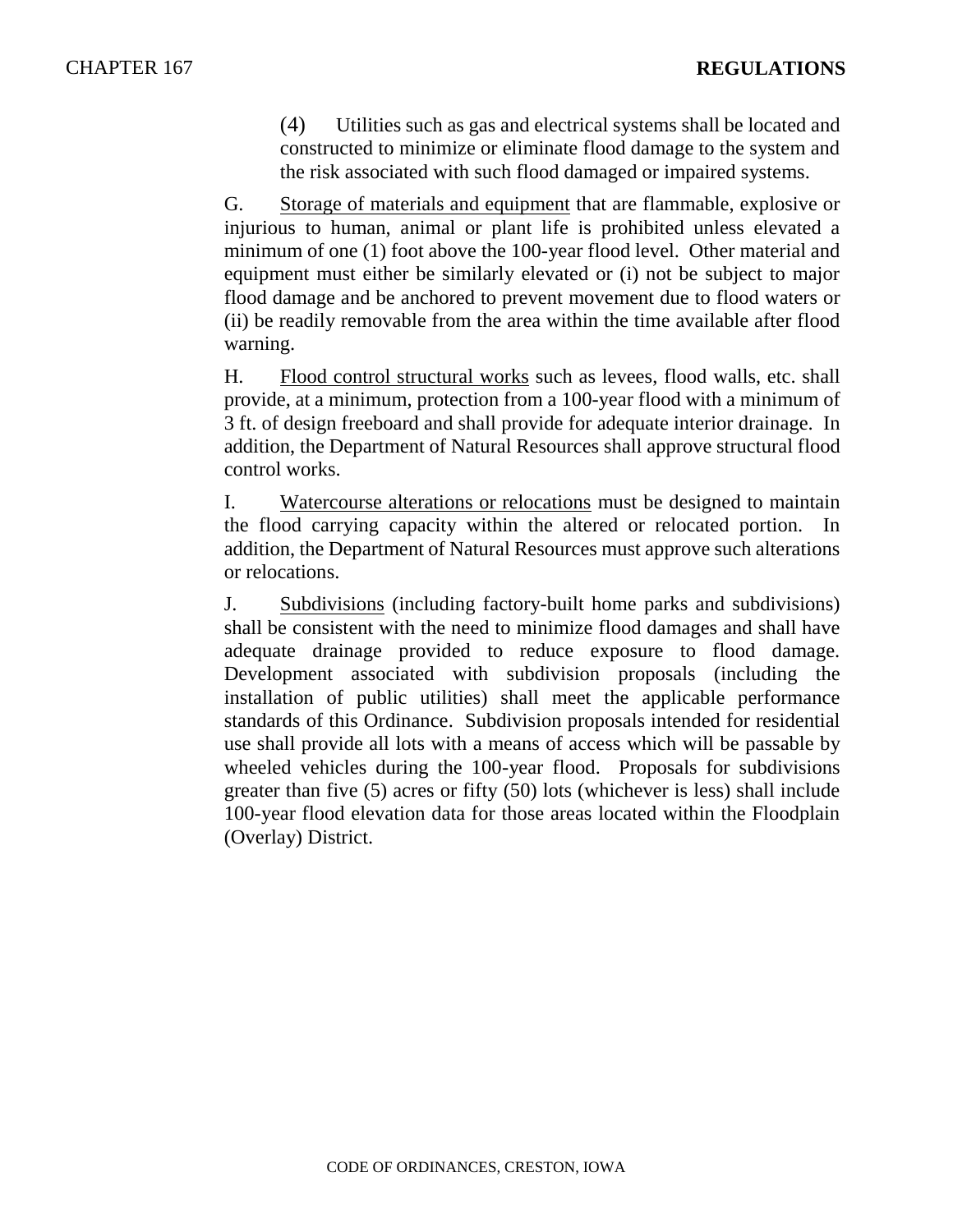#### K. Accessory Structures to Residential Uses

(1) Detached garages, sheds, and similar structures that are incidental to a residential use are exempt from the base flood elevation where the following criteria are satisfied.

(a) The structure shall be designed to have low flood damage potential. Its size shall not exceed 600 sq. ft. in size. Those portions of the structure located less than 1 foot above the BFE must be constructed of flood-resistant materials.

(b) The structure shall be used solely for low flood damage potential purposes such as vehicle parking and limited storage. The structure shall not be used for human habitation.

(c) The structure shall be constructed and placed on the building site so as to offer minimum resistance to the flow of floodwaters.

(d) The structure shall be firmly anchored to resist flotation, collapse and lateral movement.

(e) The structure's service facilities such as electrical and heating equipment shall be elevated or floodproofed to at least one foot above the base flood elevation.

(f) The structure's walls shall include openings that satisfy the provisions of Section  $167.05(2)(D)(1)$  of this Ordinance.

(2) Exemption from the 100-year flood elevation requirements for such a structure may result in increased premium rates for flood insurance coverage of the structure and its contents.

## L. Recreational Vehicles.

(1) Recreational vehicles are exempt from the requirements of Section 167.05(2)(E) of this Ordinance regarding anchoring and elevation of factory-built homes when the following criteria are satisfied.

(a) The recreational vehicle shall be located on the site for less than 180 consecutive days, and,

(b) The recreational vehicle must be fully licensed and ready for highway use. A recreational vehicle is ready for highway use if it is on its wheels or jacking system and is attached to the site only by quick disconnect type utilities and security devices and has no permanently attached additions.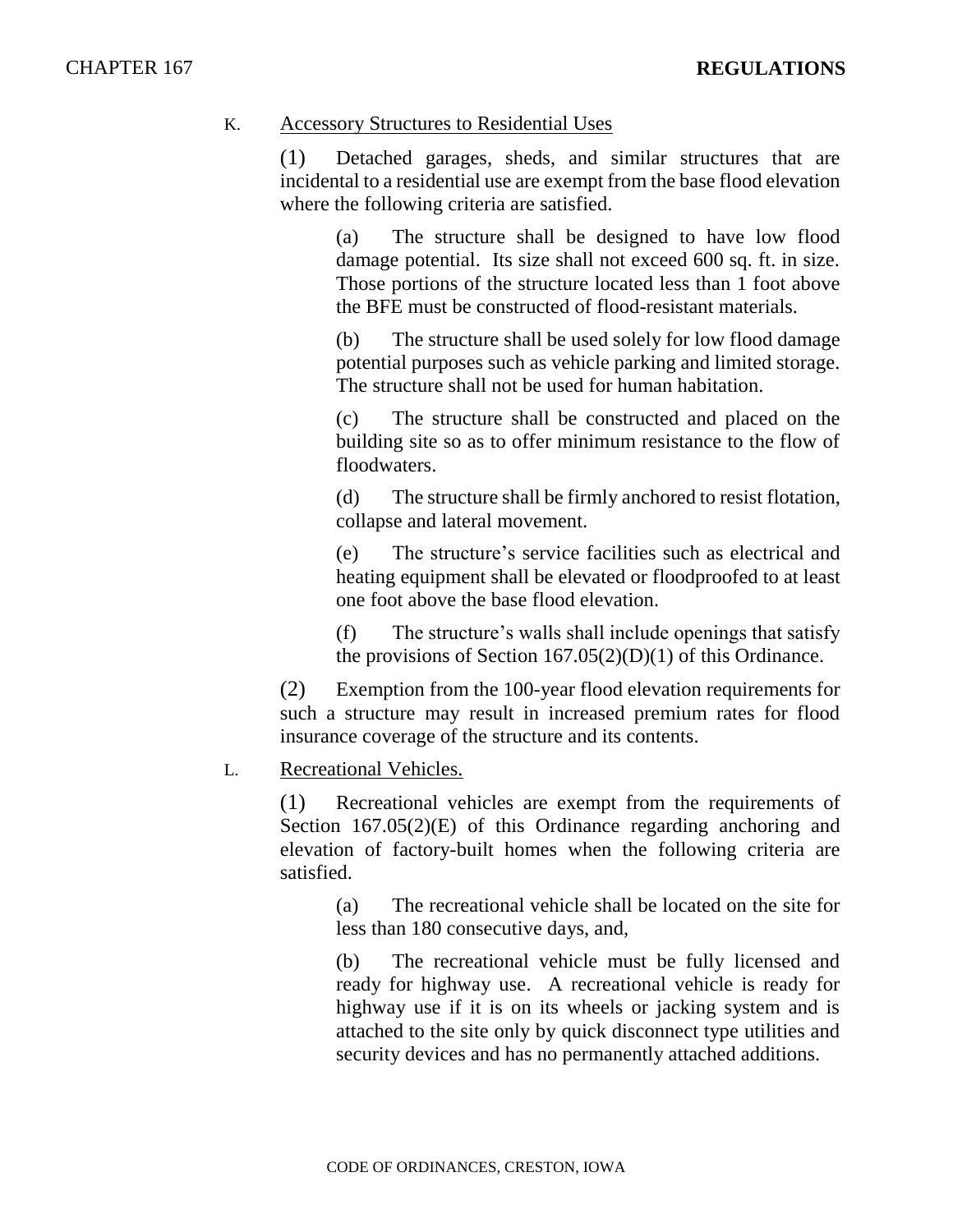(2) Recreational vehicles that are located on the site for more than 180 consecutive days or are not ready for highway use must satisfy requirements of Section 167.05(2)(E) of this Ordinance regarding anchoring and elevation of factory-built homes.

M. Pipeline river and stream crossings shall be buried in the streambed and banks, or otherwise sufficiently protected to prevent rupture due to channel degradation and meandering.

#### **167.06 GENERAL FLOODPLAIN (OVERLAY) DISTRICT FP.**

1. Permitted Uses. The following uses shall be permitted within the General Floodplain District to the extent they are not prohibited by any other ordinance (or underlying zoning district) and provided they do not include placement of structures, factory-built homes, fill or other obstructions, the storage of materials or equipment, excavation or alteration of a watercourse.

A. Agricultural uses such as general farming, pasture, grazing, outdoor plant nurseries, horticulture, viticulture, truck farming, forestry, sod farming and wild crop harvesting.

B. Industrial-commercial uses such as loading areas, parking areas, airport landing strips.

C. Private and public recreational uses such as golf courses, tennis courts, driving ranges, archery ranges, picnic grounds, boat launching ramps, swimming areas, parks, wildlife and nature preserves, game farms, fish hatcheries, shooting preserves, target ranges, trap and skeet ranges, hunting and fishing areas, hiking and horseback riding trails.

D. Residential uses such as lawns, gardens, parking areas and play areas.

2. Conditional Uses. Any uses which involves placement of structures, factorybuilt homes, fill or other obstructions, storage of materials or equipment, excavation or alteration of a watercourse may be allowed only upon issuance of a Conditional Use Permit by the Board of Adjustment as provided for in Section 167.07(3). All such uses shall be reviewed by the Department of Natural Resources to determine (i) whether the land involved is either wholly or partly within the floodway or floodway fringe and (ii) the 100-year flood level. The applicant shall be responsible for providing the Department of Natural Resources with sufficient technical information to make the determination.

3. Performance Standards

A. All conditional uses, or portions thereof, to be located in the floodway as determined by the Department of Natural Resources shall meet the applicable provisions and standards of the Floodway (Overlay) District Section 167.04.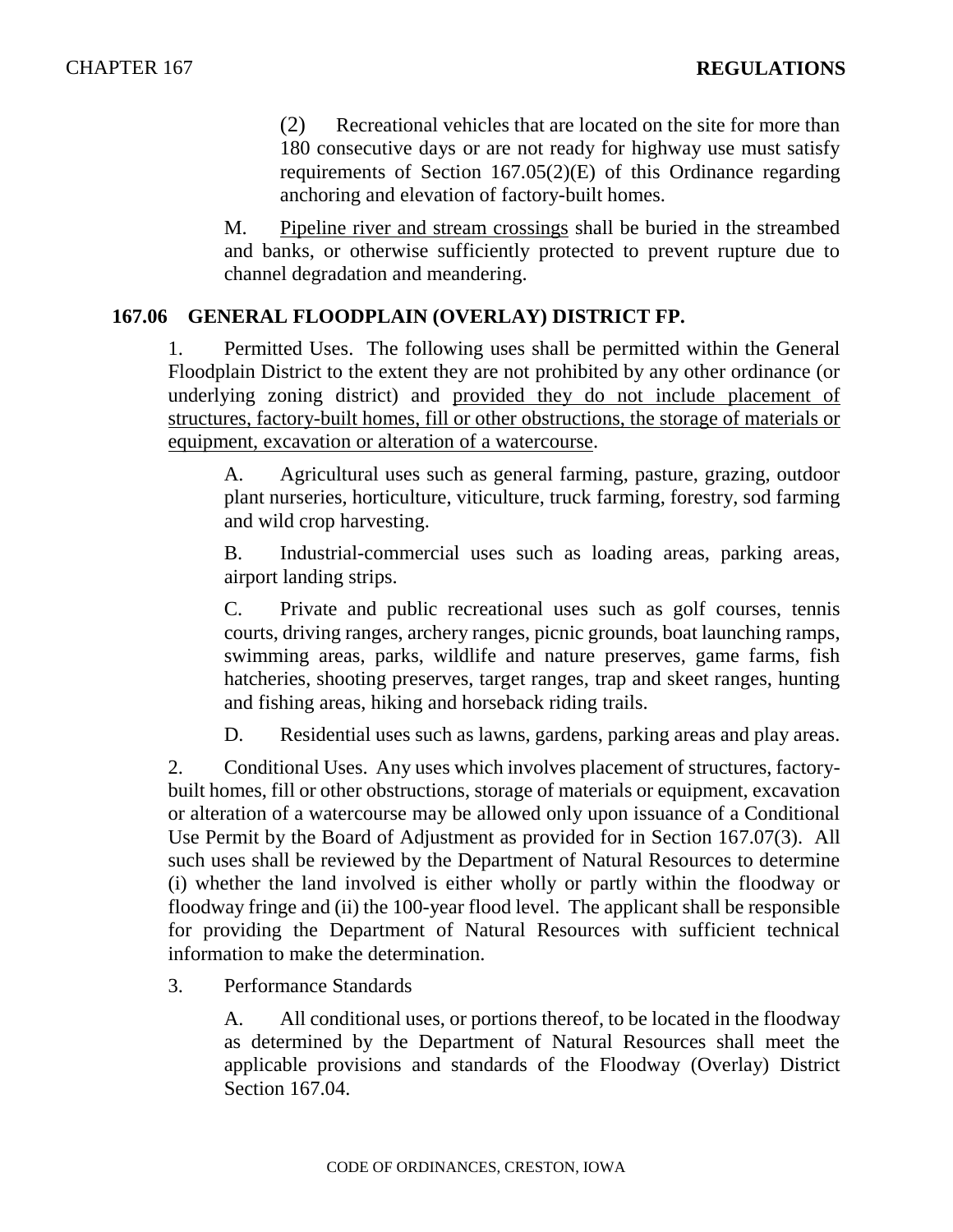B. All conditional uses, or portions thereof, to be located in the floodway fringe as determined by the Department of Natural Resources shall meet the applicable provisions and standards of the Floodway Fringe District (Overlay) District Section 167.05.

## **167.07 ADMINISTRATION.**

1. Appointment, Duties and Responsibilities of Zoning Administrator

A. The Zoning Administrator is hereby appointed to implement and administer the provisions of this Ordinance and will herein be referred to as the Administrator.

B. Duties and responsibilities of the Administrator shall include, but not necessarily be limited to the following:

(1) Review all floodplain development permit applications to assure that the provisions of this Ordinance will be satisfied.

(2) Review floodplain development applications to assure that all necessary permits have been obtained from federal, state and local governmental agencies including approval when required from the Department of Natural Resources for floodplain construction.

(3) Record and maintain a record of (i) the elevation (in relation to North American Vertical Datum 1988) of the lowest floor (including basement) of all new or substantially improved structures or (ii) the elevation to which new or substantially improved structures have been floodproofed.

(4) Notify adjacent communities/counties and the Department of Natural Resources prior to any proposed alteration or relocation of a watercourse and submit evidence of such notifications to the Federal Emergency Management Agency.

(5) Keep a record of all permits, appeals and such other transactions and correspondence pertaining to the administration of this Ordinance.

(6) Submit to the Federal Insurance Administrator an annual report concerning the community's participation, utilizing the annual report form supplied by the Federal Insurance Administrator.

(7) Notify the Federal Insurance Administration of any annexations or modifications to the community's boundaries.

(8) Review subdivision proposals to insure such proposals are consistent with the purpose of this ordinance and advise the City Council of potential conflict.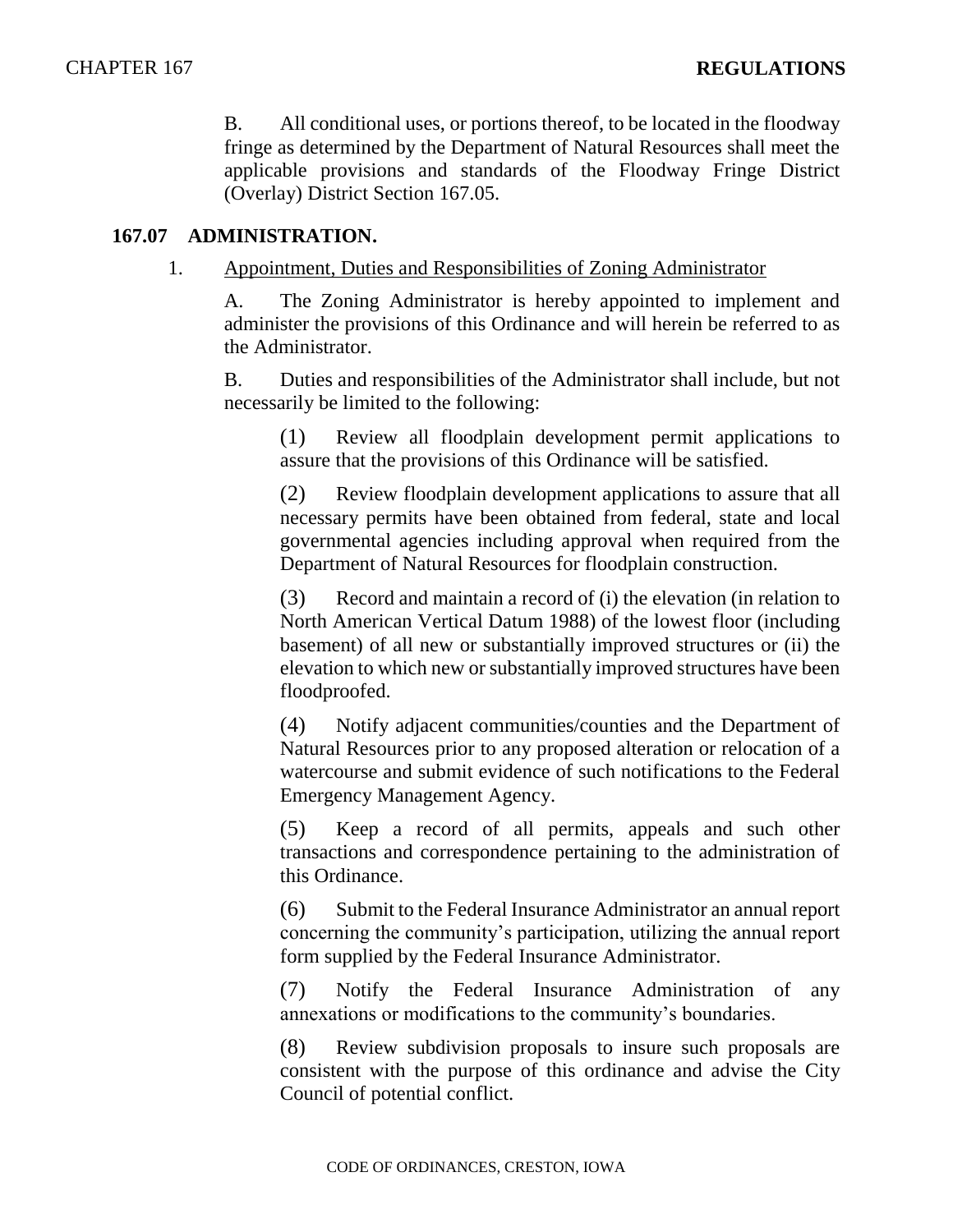## 2. Floodplain Development Permit

A. Permit Required – A Floodplain Development Permit issued by the Administrator shall be secured prior to any floodplain development (any man-made change to improved and unimproved real estate, including but not limited to buildings or other structures, mining, filling, grading, paving, excavation or drilling operations), including the placement of factory-built homes.

B. Application for Permit – Application shall be made on forms furnished by the Administrator and shall include the following:

(1) Description of the work to be covered by the permit for which application is to be made.

(2) Description of the land on which the proposed work is to be done (i.e., lot, block, track, street address or similar description) that will readily identify and locate the work to be done.

(3) Indication of the use or occupancy for which the proposed work is intended.

(4) Elevation of the 100-year flood.

(5) Elevation (in relation to North American Vertical Datum 1988) of the lowest floor (including basement) of buildings or of the level to which a building is to be floodproofed.

(6) For buildings being improved or rebuilt, the estimated cost of improvements and market value of the building prior to the improvements.

(7) Such other information as the Administrator deems reasonably necessary (e.g., drawings or a site plan) for the purpose of this **Ordinance** 

C. Action on Permit Application – The Administrator shall, within a reasonable time, make a determination as to whether the proposed floodplain development meets the applicable standards of this Ordinance and shall approve or disapprove the application. For disapprovals, the applicant shall be informed, in writing, of the specific reasons therefore. The Administrator shall not issue permits for variances except as directed by the Board of Adjustment.

D. Construction and Use to be as Provided in Application and Plans – Floodplain Development Permits based on the basis of approved plans and applications authorize only the use, arrangement, and construction set forth in such approved plans and applications and no other use, arrangement or construction. Any use, arrangement, or construction at variance with that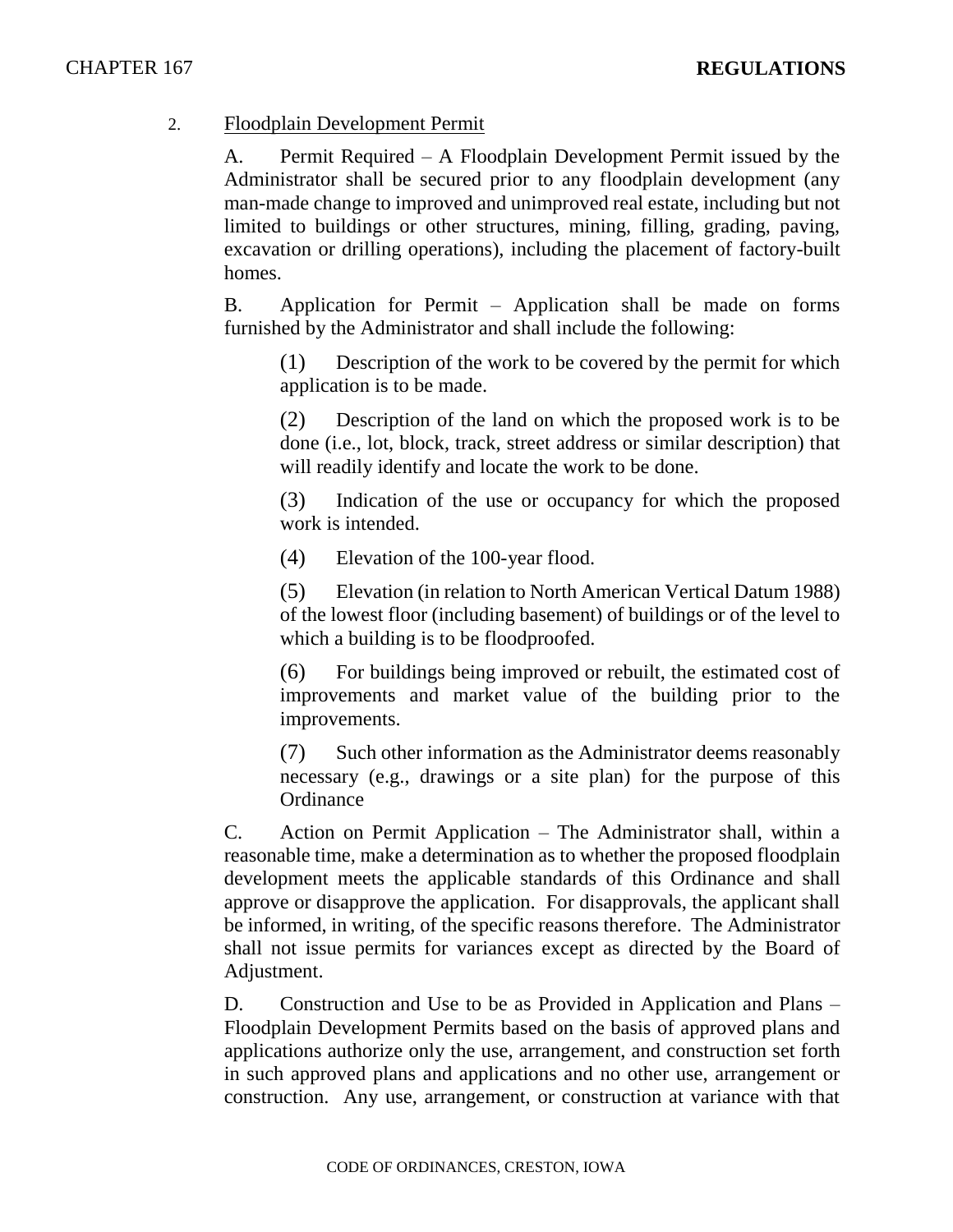authorized shall be deemed a violation of this Ordinance. The applicant shall be required to submit certification by a professional engineer or land surveyor, as appropriate, registered in the State of Iowa, that the finished fill, building floor elevations, floodproofing, or other flood protection measures were accomplished in compliance with the provisions of this ordinance, prior to the use or occupancy of any structure.

3. Conditional Uses, Appeals and Variances

A. Appointment and Duties of Board of Adjustment – A Board of Adjustment is hereby established which shall hear and decide (i) applications for Conditional Uses upon which the Board is authorized to pass under this ordinance, (ii) appeals, and (iii) requests for variances to the provisions of this ordinance, and shall take any other action which is required of the Board.

B. Conditional Uses – Requests for Conditional Uses shall be submitted to the Administrator, who shall forward such to the Board of Adjustment for consideration. Such requests shall include information ordinarily submitted with applications as well as any additional information deemed necessary to the Board of Adjustment.

C. Appeals – Where it is alleged there is any error in any order, requirement, decision, or determination made by an administrative official in the enforcement of this ordinance, the aggrieved party may appeal such action. The notice of appeal shall be filed with the Board of Adjustment and with the official from whom the appeal is taken and shall set forth the specific reason for the appeal. The official from whom the appeal is taken shall transmit to the Board of Adjustment all the documents constituting the record upon which the action appealed from was taken.

D. Variance – The Board of Adjustment may authorize upon request in specific cases such variances from the terms of this Ordinance that will not be contrary to the public interest where, owing to special conditions, a literal enforcement of the provisions of this Ordinance will result in unnecessary hardship. Variances granted must meet the following applicable standards.

(1) Variances shall only be granted upon: (i) a showing of good and sufficient cause, (ii) a determination that failure to grant the variance would result in exceptional hardship to the applicant, and (iii) a determination that the granting of the variance will not result in increased flood heights, additional threats to public safety, extraordinary public expense, create nuisances, cause fraud on or victimization of the public or conflict with existing local codes or ordinances.

(2) Variances shall not be issued within any designated floodway if any increase in flood levels during the 100-year flood would result.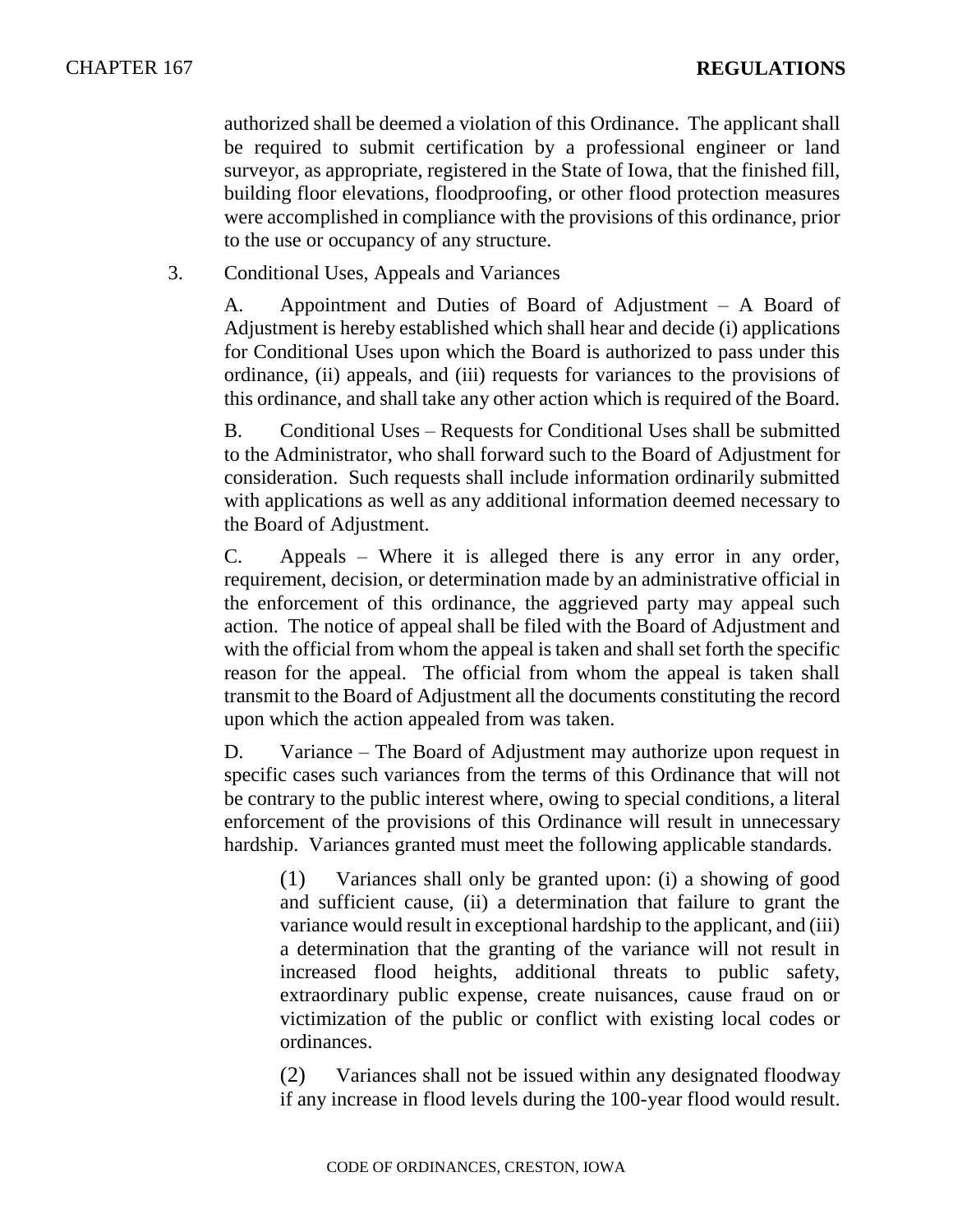Consideration of the effects of any development on flood levels shall be based upon the assumption that an equal degree of development would be allowed for similarly situated lands.

(3) Variances shall only be granted upon a determination that the variance is the minimum necessary, considering the flood hazard, to afford relief.

(4) In cases where the variance involves a lower level of flood protection for buildings than what is ordinarily required by this Ordinance, the applicant shall be notified in writing over the signature of the Administrator that: (i) the issuance of a variance will result in increased premium rates for flood insurance up to amounts as high as \$25 for \$100 of insurance coverage and (ii) such construction increases risks to life and property.

(5) All variances granted shall have the concurrence or approval of the Department of Natural Resources.

E. Hearings and Decisions of the Board of Adjustment

(1) Hearings. Upon the filing with the Board of Adjustment of an Appeal, an application for a Conditional Use or a request for a Variance, the Board shall hold a public hearing. The Board shall fix a reasonable time for the hearing and give public notice thereof, as well as due notice to parties in interest. At the hearing, any party may appear in person or by agent or attorney and present written or oral evidence. The board may require the appellant or applicant to provide such information as is reasonably deemed necessary and may request the technical assistance and/or evaluation of a professional engineer or other expert person or agency, including the Department of Natural Resources.

(2) Decisions. The Board shall arrive at a decision on an Appeal, Conditional Use or Variance within a reasonable time. In passing upon an Appeal, the Board may, so long as such action is in conformity with the provisions of this ordinance, reverse or affirm, wholly or in part, or modify the order, requirement, decision, or determination appealed from, and it shall make its decision, in writing, setting forth the findings of fact and the reasons for its decision. In granting a Conditional Use or Variance, the board shall consider such factors as contained in this section and all other relevant sections of this ordinance and may prescribe such conditions as contained in Section 167.07(3)(E)(2)(a).

(a) Factors Upon Which the Decision of the Board of Adjustment Shall Be Based. In passing upon applications for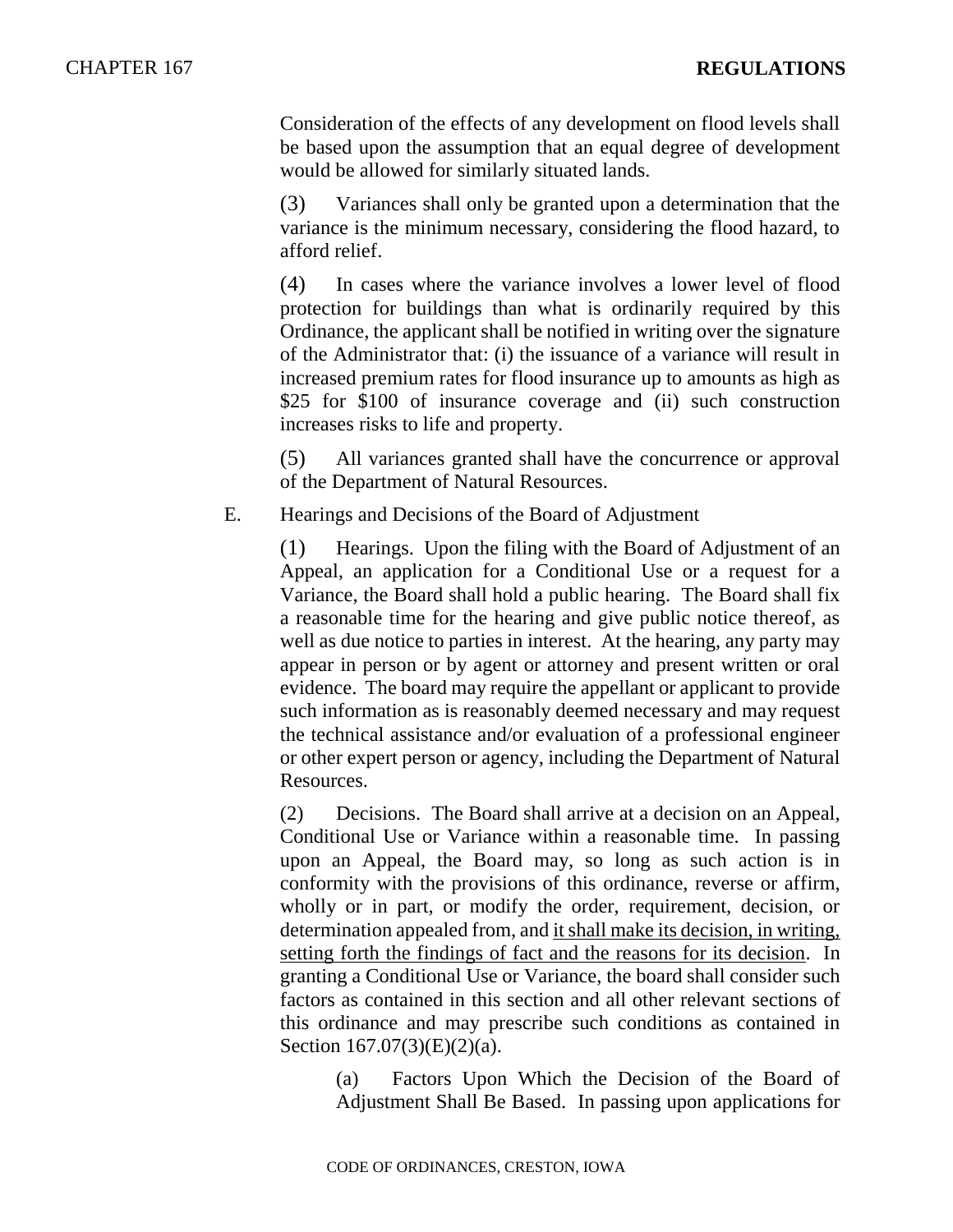Variances, the Board shall consider all relevant factors specified in other section of this Ordinance and:

> (1) The danger to life and property due to increased flood heights or velocities caused by encroachments.

> (2) The danger that materials may be swept on to other land or downstream to the injury of others.

> (3) The proposed water supply and sanitation systems and the ability of these systems to prevent disease, contamination and unsanitary conditions.

> (4) The susceptibility of the proposed facility and its contents to flood damage and the effect of such damage on the individual owner.

> (5) The importance of the services provided by the proposed facility to the City.

> (6) The requirements of the facility for a floodplain location.

> (7) The availability of alternative locations not subject to flooding for the proposed use.

> (8) The compatibility of the proposed use with existing development and development anticipated in the foreseeable future.

> (9) The relationship of the proposed use to the comprehensive plan and floodplain management program for the area.

> (10) The safety of access to the property in times of flood for ordinary and emergency vehicles.

> (11) The expected heights, velocity, duration, rate of rise and sediment transport of the flood water expected at the site.

> (12) The cost of providing governmental services during and after flood conditions, including maintenance and repair of public utilities (sewer, gas, electrical and water systems), facilities, streets and bridges.

> (13) Such other factors which are relevant to the purpose of this Ordinance.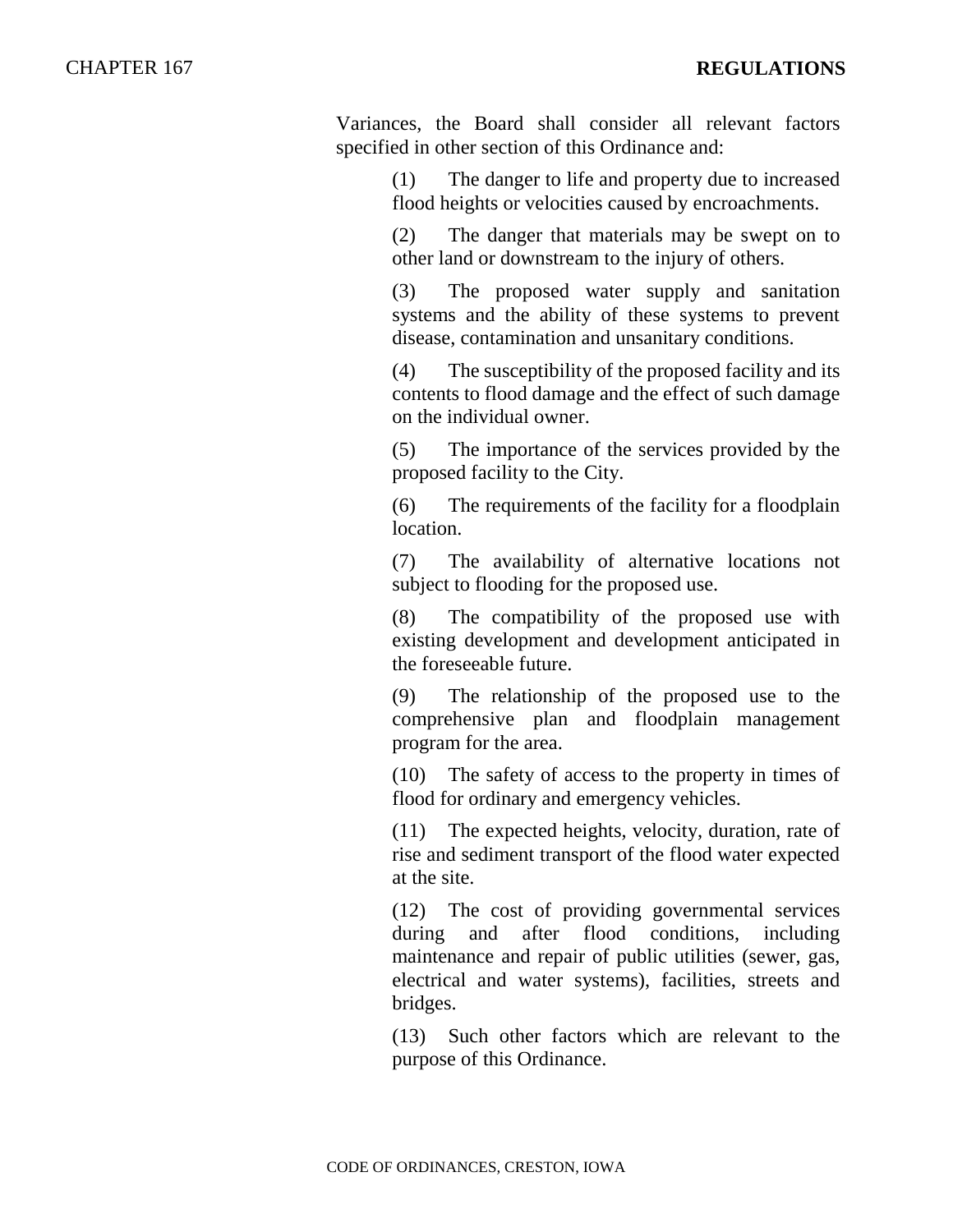(b) Conditions Attached to Variances – Upon consideration of the factors listed above, the Board of Adjustment may attach such conditions to the granting of variances as it deems necessary to further the purpose of this Ordinance. Such conditions may include, but not necessarily be limited to:

(1) Modification of waste disposal and water supply facilities.

(2) Limitation of periods of use and operation.

(3) Imposition of operational controls, sureties, and deed restrictions.

(4) Requirements for construction of channel modifications, dikes, levees, and other protective measures, provided such are approved by the Department of Natural Resources and are deemed the only practical alternative to achieving the purpose of this Ordinance.

(5) Floodproofing measures shall be designed consistent with the flood protection elevation for the particular area, flood velocities, duration, rate of rise, hydrostatic and hydrodynamic forces, and other factors associated with the regulatory flood. The Board of Adjustment shall require that the applicant submit a plan or document certified by a registered professional engineer that the floodproofing measures are consistent with the regulatory flood protection elevation and associated flood factors for the particular area.

F. Appeals to the Court – Any person or persons, jointly or severally, aggrieved by any decision of the Board of Adjustment may present to a court of record a petition, duly verified, setting forth that such decision is illegal, in whole or in part, specifying the grounds of the illegality. Such petition shall be presented to the court within thirty days after the filing of the decision in the office of the Board.

## **167.08 NONCONFORMING USES.**

1. A structure or the use of a structure or premises which was lawful before the passage or amendment of this Ordinance, but which is not in conformity with the provisions of this Ordinance, may be continued subject to the following conditions:

A. If such use is discontinued for six (6) consecutive months, any future use of the building premises shall conform to this Ordinance.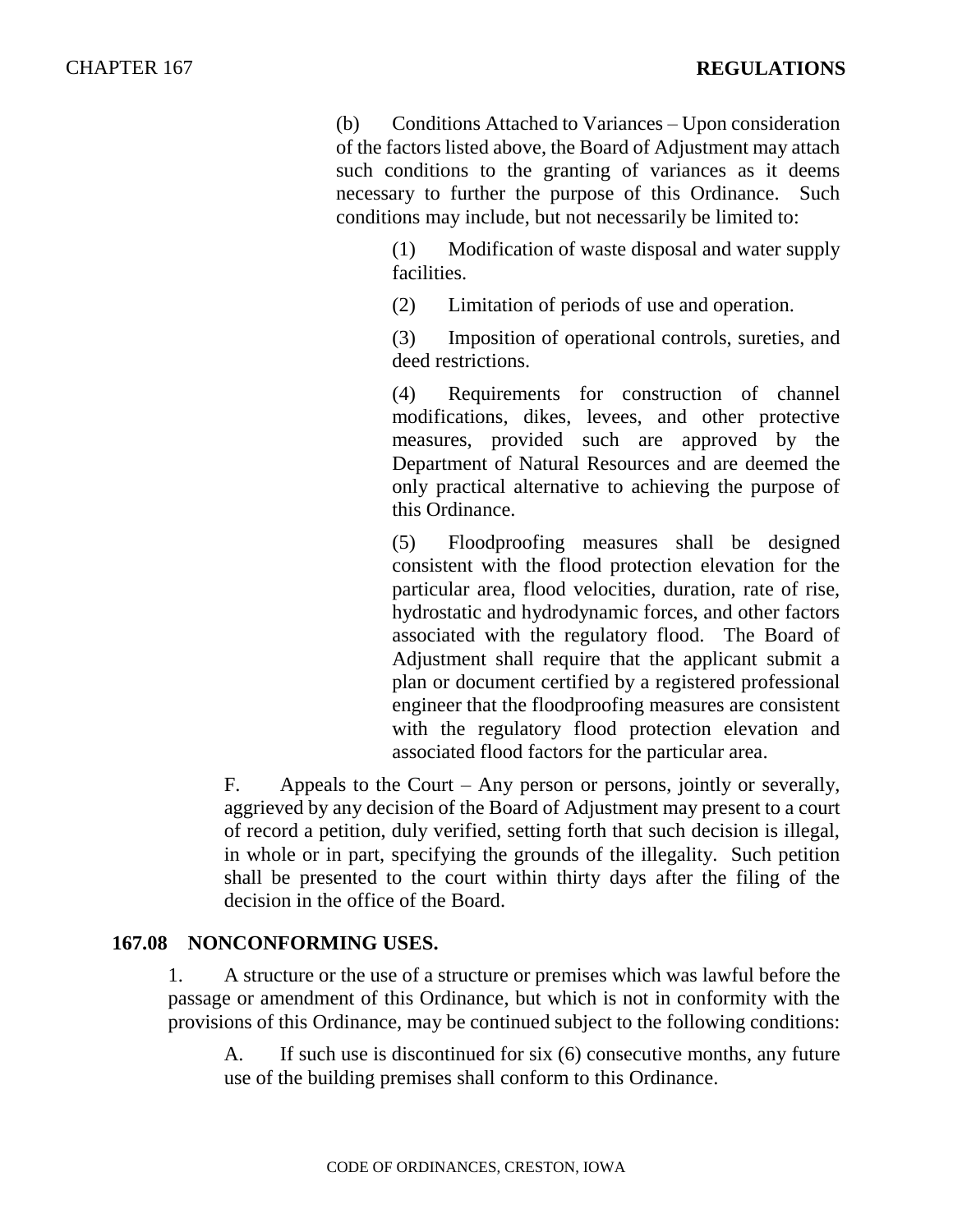B. Uses or adjuncts thereof that are or become nuisances shall not be entitled to continue as nonconforming uses.

C. If any nonconforming use or structure is destroyed by any means, including flood, it shall not be reconstructed if the cost is more than fifty (50) percent of the market value of the structure before the damage occurred, unless it is reconstructed in conformity with the provisions of this Ordinance.

2. Except as provided is Section 167.08(1)(A) any use which has been permitted as a Conditional Use or Variance shall be considered a conforming use.

**167.09 PENALTIES FOR VIOLATION.** Violations of the provisions of this Ordinance or failure to comply with any of the requirements (including violations of conditions and safeguards established in connection with grants of Conditional Uses or Variances) shall constitute a misdemeanor. Any person who violates this Ordinance or fails to comply with any of its requirements shall upon conviction thereof be fined not more than \$500.00 (five hundred) or imprisoned for not more than thirty (30) days. Each day such violation continues shall be considered a separate offense. Nothing herein contained prevent the City of Creston from taking such other lawful action as is necessary to prevent or remedy violation.

**167.10 AMENDMENTS.** The regulations and standards set forth in this Ordinance may from time to time be amended, supplemented, changed, or repealed. No amendment, supplement, change, or modification shall be undertaken without prior approval of the Department of Natural Resources.

**167.11 DEFINITIONS.** Unless specifically defined below, words or phrases used in this Ordinance shall be interpreted so as to give them the meaning they have in common usage and to give this Ordinance its most reasonable application.

BASE FLOOD – The flood having one (1) percent chance of being equaled or exceeded in any given year. (See 100-year flood).

BASEMENT – Any enclosed area of a building which has its floor or lowest level below ground level (subgrade) on all sides. Also see "lowest floor."

DEVELOPMENT – Any man-made change to improved or unimproved real estate, including but not limited to building or other structures, mining, dredging, filling, grading, paving, excavation, drilling operations or storage of equipment or materials. "Development" does not include "minor projects" or "routine maintenance of existing buildings and facilities" as defined in this section. It also does not include gardening, plowing, and similar practices that do not involve filling, grading.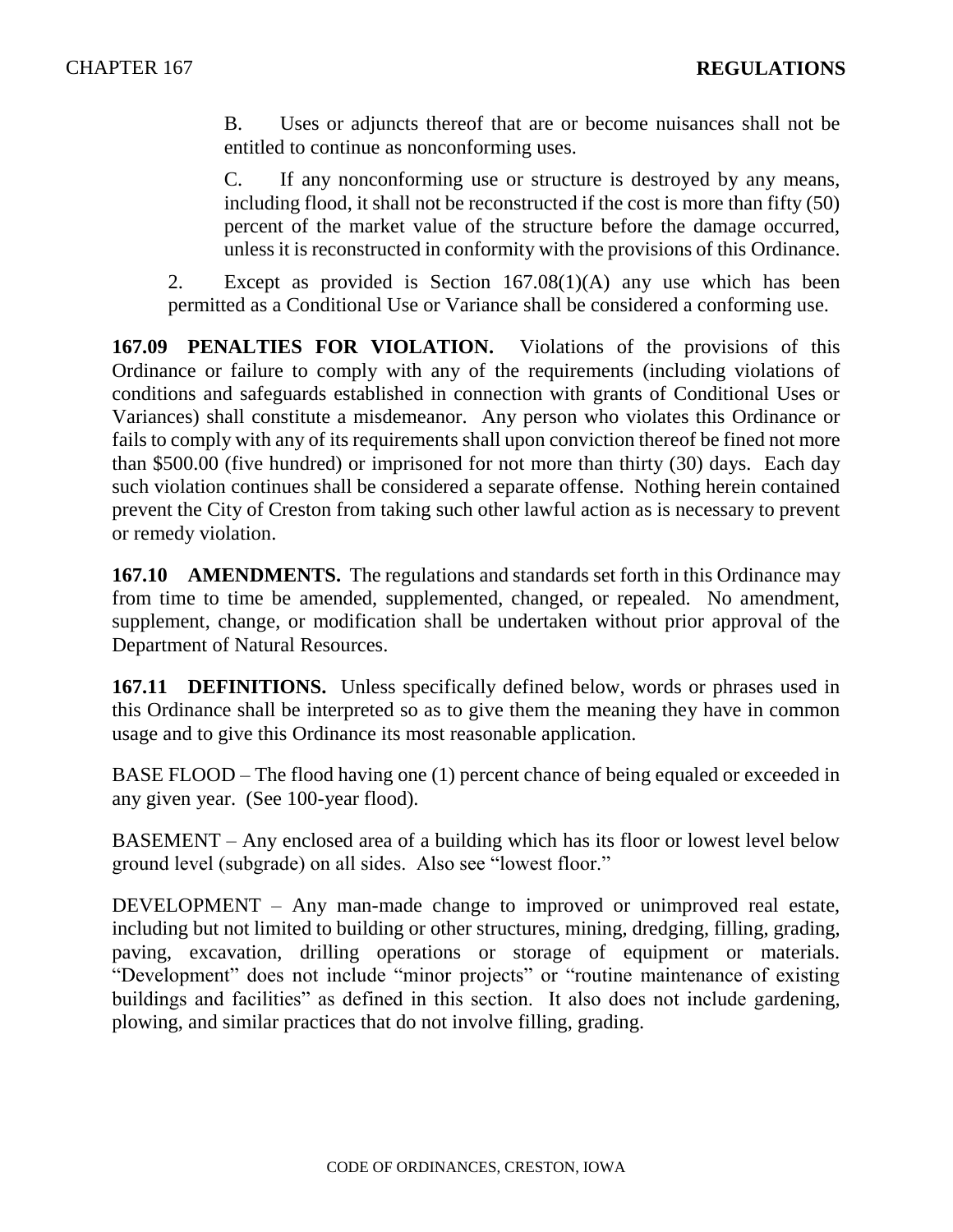EXISTING CONSTRUCTION – Any structure for which the "start of construction" commenced before the effective date of the first floodplain management regulations adopted by the community. May also be referred to as "existing structure".

EXISTING FACTORY-BUILT HOME PARK OR SUBDIVISION – A factory-built home park or subdivision for which the construction of facilities for servicing the lots on which the factory-built homes are to be affixed (including at a minimum, the installation of utilities, the construction of streets, and either final site grading or the pouring of concrete pads) is completed before the effective date of the first floodplain management regulations adopted by the community.

EXPANSION OF EXISTING FACTORY-BUILT HOME PARK OR SUBDIVISION – The preparation of additional sites by the construction of facilities for servicing the lots on which the factory-built homes are to be affixed (including at a minimum, the installation of utilities, the construction of streets, and either final site grading or the pouring of concrete pads).

FACTORY-BUILT HOME – Any structure, designed for residential use, which is wholly or in substantial part, made, fabricated, formed or assembled in manufacturing facilities for installation or assembly and installation, on a building site. For the purpose of this Ordinance factory-built homes include mobile homes, manufactured homes, and modular homes; and also include "recreational vehicles" which are placed on a site for greater than 180 consecutive days and not fully licensed for and ready for highway use.

FACTORY-BUILT HOME PARK – A parcel or contiguous parcels of land divided into two or more factory-built home lots for sale or lease.

FLOOD – A general and temporary condition of partial or complete inundation of normally dry land areas resulting from the overflow of streams or rivers or from the unusual and rapid runoff of surface waters from any source.

FLOOD ELEVATION – The elevation floodwaters would reach at a particular site during the occurrence of a specific flood. For instance, the 100-year flood elevation is the elevation of flood waters related to the occurrence of the 100-year flood.

FLOOD INSURANCE RATE MAP (FIRM) – The official map prepared as part of (but published separately from) the Flood Insurance Study which delineates both the flood hazard areas and the risk premium zones applicable to the community.

FLOODPLAIN – Any land area susceptible to being inundated by water as a result of a flood.

FLOODPLAIN MANAGEMENT – An overall program of corrective and preventive measures for reducing flood damages and promoting the wise use of floodplains, including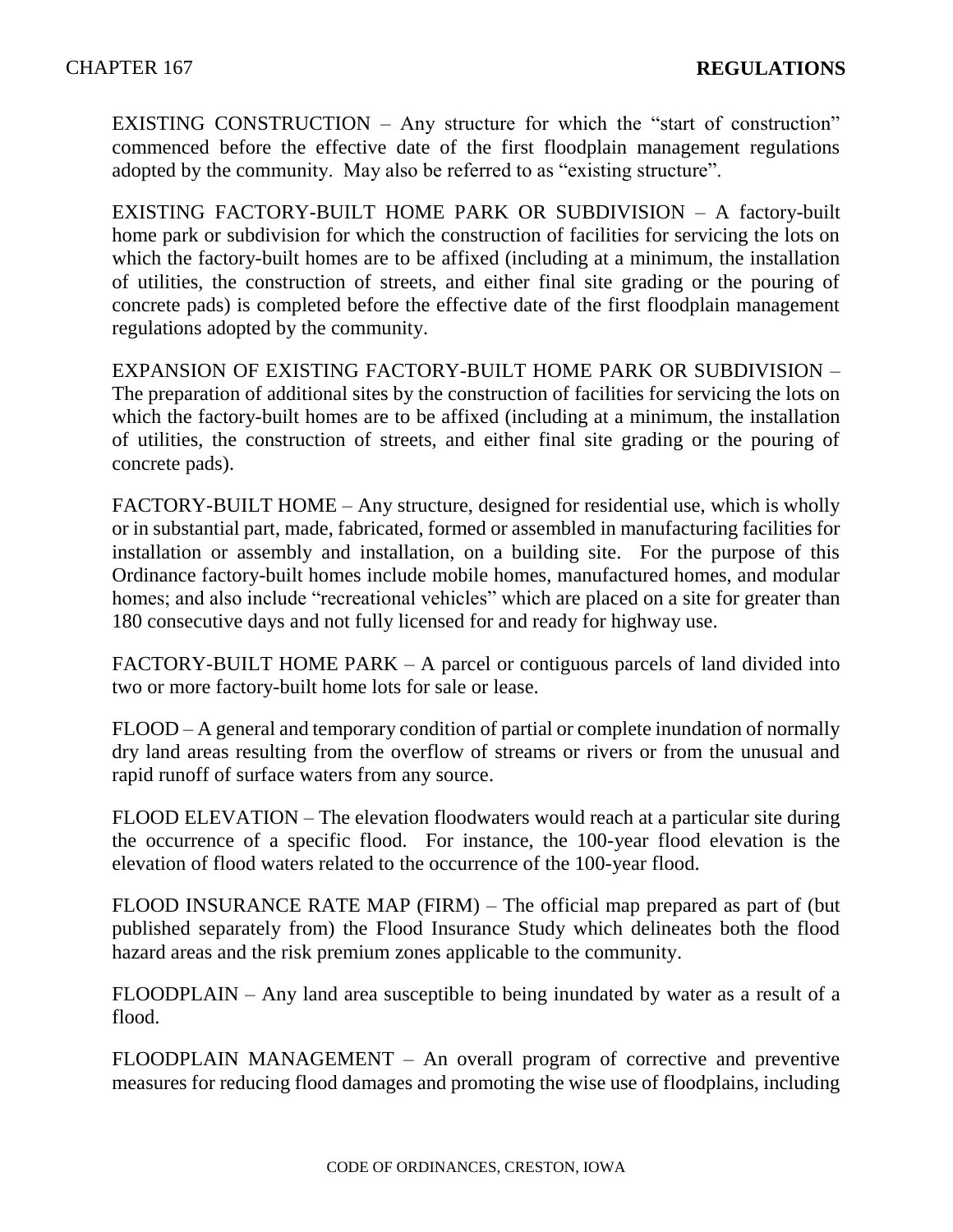but not limited to emergency preparedness plans, flood control works, floodproofing and floodplain management regulations.

FLOODPROOFING – Any combination of structural and nonstructural additions, changes, or adjustments to structures, including utility and sanitary facilities, which will reduce or eliminate flood damage to such structures.

FLOODWAY – The channel of a river or stream and those portions of the floodplains adjoining the channel, which are reasonably required to carry and discharge flood waters or flood flows so that confinement of flood flows to the floodway area will not cumulatively increase the water surface elevation of the base flood by more than one (1) foot.

FLOODWAY FRINGE – Those portions of the floodplain, other than the floodway, which can be filled, leveed, or otherwise obstructed without causing substantially higher flood levels or flow velocities.

HISTORIC STRUCTURE – Any structure that is:

1. Listed individually in the National Register of Historic Places, maintained by the Department of Interior, or preliminarily determined by the Secretary of the Interior as meeting the requirements for individual listing of the National Register;

2. Certified or preliminarily determined by the Secretary of the Interior as contributing to the historical significance of a registered historic district or a district preliminarily determined by the Secretary to qualify as a registered historic district;

3. Individually listed on a state inventory of historic places in states with historic preservation programs which have been approved by the Secretary of the Interior; or,

4. Individually listed on a local inventory of historic places in communities with historic preservation programs that have been certified by either (i) an approved state program as determined by the Secretary of the Interior or (ii) directly by the Secretary of the Interior in states without approved programs.

LOWEST FLOOR – The floor of the lowest enclosed area in a building including a basement except when all the following criteria are met:

1. The enclosed area is designed to flood to equalize hydrostatic pressure during floods with walls or openings that satisfy the provisions of Section  $167.05(2)(D)(1)$ of this Ordinance and

2. The enclosed area is unfinished (not carpeted, drywalled, etc.) and used solely for low damage potential uses such as building access, parking or storage, and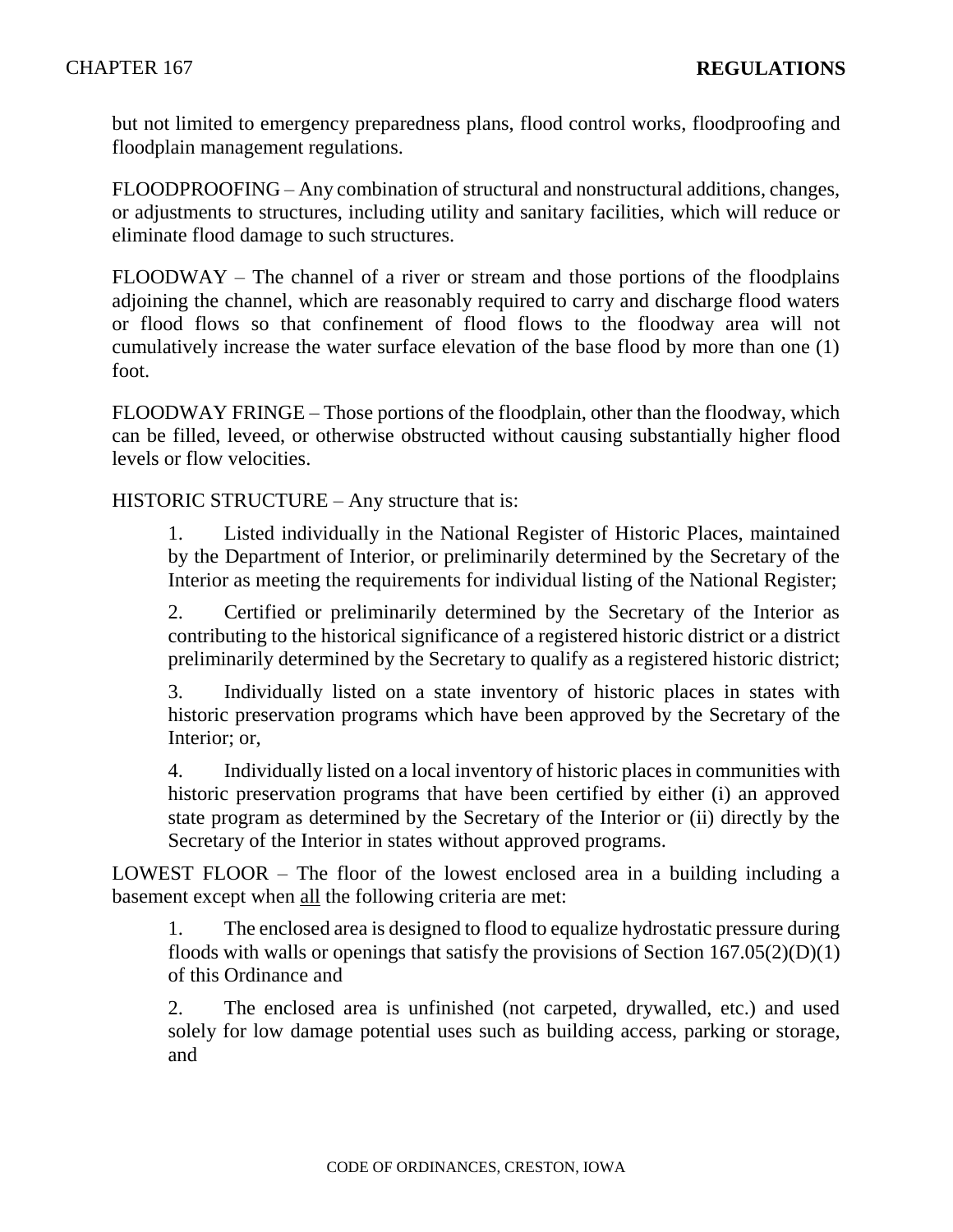3. Machinery and service facilities (e.g., hot water heater, furnace, electrical service) contained in the enclosed area are located at least one (1) foot above the 100-year flood level, and

4. The enclosed area is not a "basement" as defined in this section.

In cases where the lowest enclosed area satisfies criteria 1, 2, 3, and 4 above, the lowest floor is the floor of the next highest enclosed area that does not satisfy the criteria above.

MINOR PROJECTS – Small development activities (except for filling, grading and excavating) valued at less than \$500.

NEW CONSTRUCTION – (new buildings, factory-built home parks) – Those structures or development for which the start of construction commenced on or after the effective date of the first floodplain management regulations adopted by the community.

NEW FACTORY-BUILT HOME PARK OR SUBDIVISION – A factory-built home park or subdivision for which the construction of facilities for servicing the lots on which the factory-built homes are to be affixed (including at a minimum, the installation of utilities, the construction of streets, and either final site grading or the pouring of concrete pads) is completed on or after the effective date of first floodplain management regulations adopted by the community.

ONE HUNDRED (100) YEAR FLOOD – A flood, the magnitude of which has a one (1) percent chance of being equaled or exceeded in any given year or which, on the average, will be equaled or exceeded at least once every one hundred (100) years.

RECREATIONAL VEHICLE – A vehicle which is:

1. Built on a single chassis;

2. Four hundred (400) square feet or less when measured at the largest horizontal projection;

3. Designed to be self-propelled or permanently towable by a light duty truck; and

4. Designed primarily not for use as a permanent dwelling but as a temporary living quarters for recreational, camping, travel, or seasonal use.

ROUTINE MAINTENANCE OF EXISTING BUILDINGS AND FACILTIES – Repairs necessary to keep a structure in a safe and habitable condition that do not trigger a building permit, provided they are not associated with a general improvement of the structure or repair of a damaged structure. Such repairs include:

1. Normal maintenance of structures such as re-roofing, replacing roofing tiles and replacing siding;

2. Exterior and interior painting, papering, tiling, carpeting, cabinets, counter tops and similar finish work;

3. Basement sealing;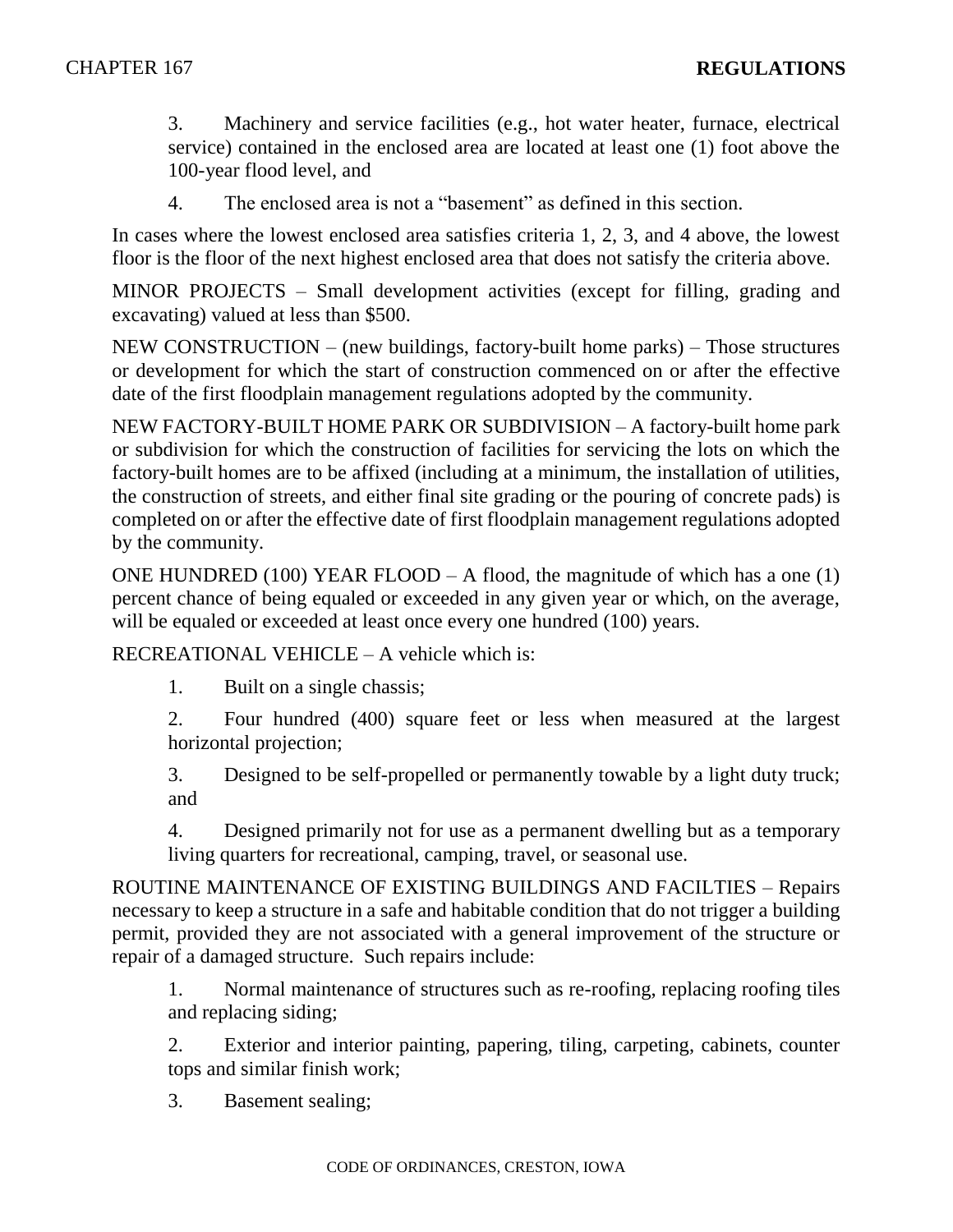4. Repairing or replacing damaged or broken window panes;

5. Repairing plumbing systems, electrical systems, heating or air conditioning systems and repairing wells or septic systems.

SPECIAL FLOOD HAZARD AREA – The land within a community subject to the "100 year flood". This land is identified as Zone A on the community's Flood Insurance Rate Map.

START OF CONSTRUCTION – Includes substantial improvement, and means the date the development permit was issued, provided the actual start of construction, repair, reconstruction, rehabilitation, addition, placement, or other improvement, was within 180 days of the permit date. The actual start means either the first placement or permanent construction of a structure on a site, such as pouring of a slab or footings, the installation of pile, the construction of columns, or any work beyond the stage of excavation; or the placement of a factory-built home on a foundation. Permanent construction does not include land preparation, such as clearing, grading and filling; nor does it include the installation of streets and/or walkways; nor does it include excavation for a basement, footings, piers, or foundation or the erection of temporary forms; nor does it include the installation on the property of accessory buildings such as garages or sheds not occupied as dwelling units or not part of the main structure. For a substantial improvement, the actual start of construction means the first alteration of any wall, ceiling, floor, or other structural part of the building, whether or not that alteration affects the external dimensions of the building.

STRUCTURE – Anything constructed or erected on the ground or attached to the ground, including, but not limited to, buildings, factories, sheds, cabins, factory-built homes, storage tanks, and other similar uses.

SUBSTANTIAL DAMAGE – Damage of any origin sustained by a structure whereby the cost of restoring the structure to its before damage condition would equal or exceed fifty (50) percent of the market value of the structure before the damage occurred.

SUBSTANTIAL IMPROVEMENT – Any improvement to a structure which satisfies either of the following criteria:

1. Any repair, reconstruction, or improvement of a structure, the cost of which equals or exceeds fifty (50) percent of the market value of the structure either (i) before the "start of construction" of the improvement, or (ii) if the structure has been "substantially damaged" and is being restored, before the damage occurred.

The term does not, however, include any project for improvement of a structure to correct existing violations of state or local health, sanitary, or safety code specifications which have been identified by the local code enforcement official and which are the minimum necessary to assure safe living conditions. The term also does not include any alteration of an "historic structure", provided the alteration will not preclude the structure's designation as an "historic structure".